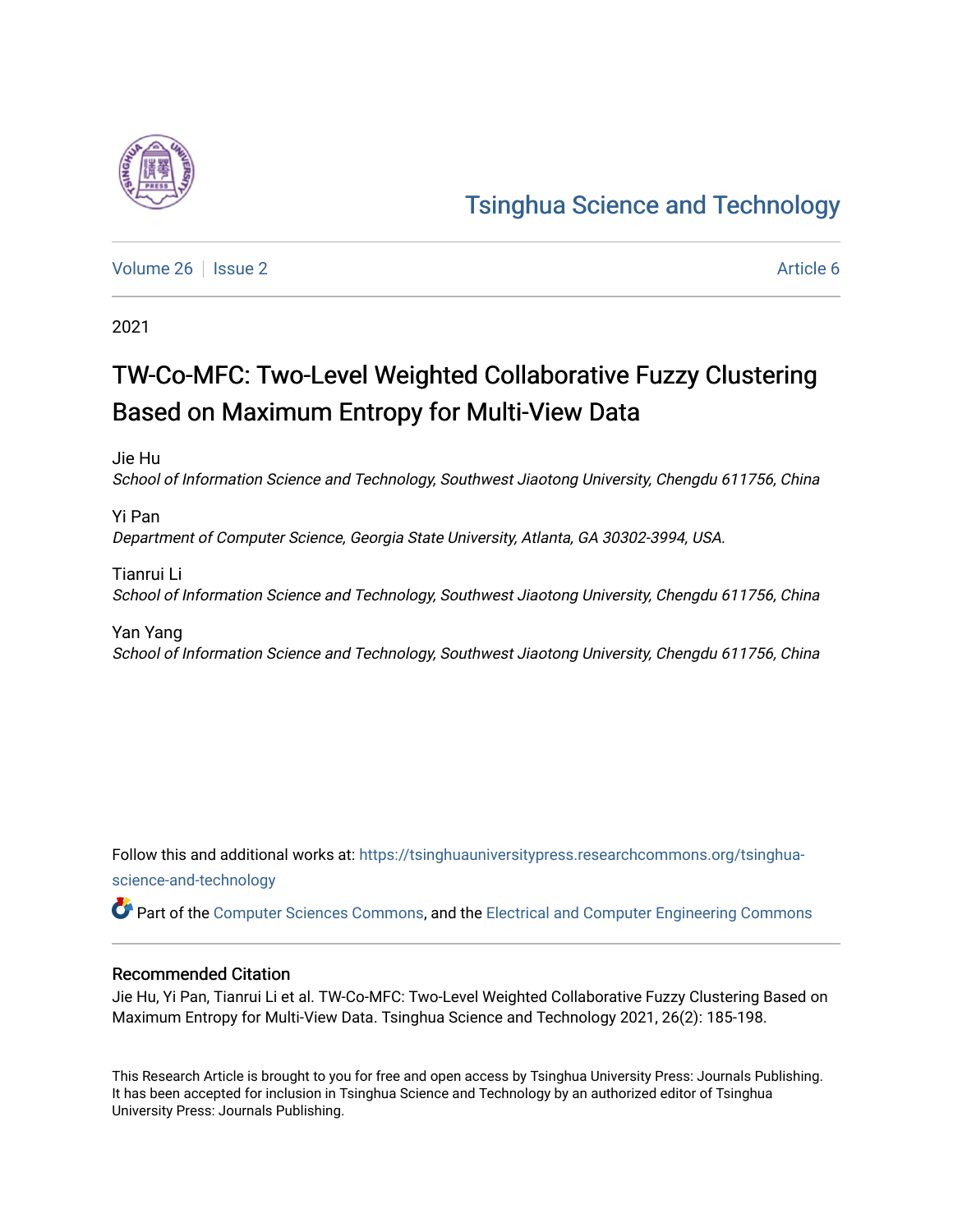## TW-Co-MFC: Two-Level Weighted Collaborative Fuzzy Clustering Based on Maximum Entropy for Multi-View Data

Jie Hu , Yi Pan, Tianrui Li, and Yan Yang

Abstract: In recent years, multi-view clustering research has attracted considerable attention because of the rapidly growing demand for unsupervised analysis of multi-view data in practical applications. Despite the significant advances in multi-view clustering, two challenges still need to be addressed, i.e., how to make full use of the consistent and complementary information in multiple views and how to discriminate the contributions of different views and features in the same view to efficiently reveal the latent cluster structure of multi-view data for clustering. In this study, we propose a novel Two-level Weighted Collaborative Multi-view Fuzzy Clustering (TW-Co-MFC) approach to address the aforementioned issues. In TW-Co-MFC, a two-level weighting strategy is devised to measure the importance of views and features, and a collaborative working mechanism is introduced to balance the within-view clustering quality and the cross-view clustering consistency. Then an iterative optimization objective function based on the maximum entropy principle is designed for multi-view clustering. Experiments on real-world datasets show the effectiveness of the proposed approach.

Key words: multi-view clustering; fuzzy clustering; collaborative; weighting; maximum entropy

## 1 Introduction

Multi-view data are nearly omnipresent in real-world applications, because large amounts of data are collected from diverse domains using different measurement methods and represented by different feature groups that contain specific information about these data $[1, 2]$ . For instance, in image analysis, images can be represented by local shape, color descriptors, and local binary patterns. In web page classification, web pages consist of text content, embedded pictures, and hyperlink connecting to other pages. With the goal of revealing the latent group structures in multi-view datasets, multi-view clustering

 Yi Pan is with Department of Computer Science, Georgia State University, Atlanta, GA 30302-3994, USA. E-mail: yipan@gsu.edu.

To whom correspondence should be addressed. Manuscript received: 2019-12-08; accepted: 2019-12-15 has become a promising direction in machine learning and numerous multi-view clustering methods have been proposed.

Generally, on the basis of the view fusion position during the clustering process, view fusion strategies can be classified into three types, namely, prior fusion, posterior fusion, and middle fusion methods $[2,3]$ . The prior fusion method usually refers to the direct concatenation of each feature of all views into one unique representation or the indirect addition of the similarity matrix derived from each view and the use of single-view clustering algorithms to obtain the final result<sup>[4,5]</sup>. However, this kind of view fusion method does not improve the clustering performance, because the concatenation operation leads to not only the overfitting phenomenon on a small training sample but also the loss of specific statistical properties and complementary nature of different views. In addition, the concatenation operation may also lead to the dimensionality problem. The posterior fusion method is also known as the clustering ensemble method, which

Jie Hu, Tianrui Li, and Yan Yang are with the School of Information Science and Technology, Southwest Jiaotong University, Chengdu 611756, China. E-mail: jiehu@swjtu.edu.cn; trli@swjtu.edu.cn; yyang@swjtu.edu.cn.

C The author(s) 2021. The articles published in this open access journal are distributed under the terms of the Creative Commons Attribution 4.0 International License (http://creativecommons.org/licenses/by/4.0/).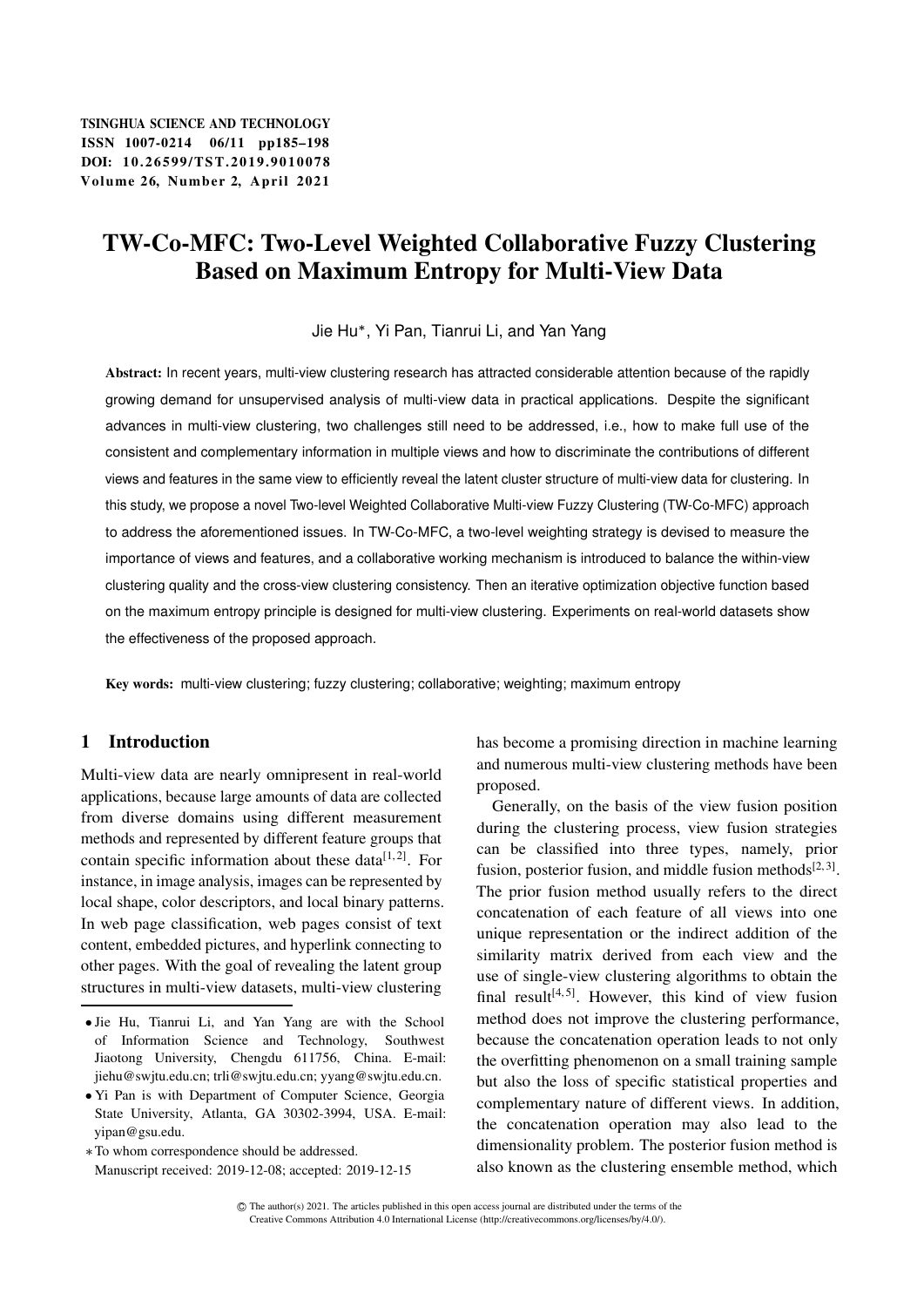is applied to achieve consensus clustering assignment among the set of clustering results obtained from the individual clustering process of each view<sup>[6]</sup>. The main shortcoming of this approach is the lack of consideration of the complementary and consistent information between views in the previous base clustering phase, which may result in an unstable performance.

By contrast, the middle fusion method uses information from various views simultaneously in the clustering process to obtain the clustering results. On the basis of the specific fusion mechanism of multiple views during the clustering process, middle fusion methods can be divided into two categories. The first category considers the hypothesis that the clustering results in different views should be unique<sup>[7-12]</sup>. Therefore, in the execution process of a multi-view cluster, the multi-view information acts on common and consistent results sequentially. During this process, nearly no interaction occurs between views. The second category involves clustering the information in each view while collaboratively integrating the information from other views and adopting the clustering ensemble method to combine the previous single-view clustering results to obtain a final consensus result<sup>[3,5,13-17]</sup>. In these approaches, the consistency between views and the uniqueness of each view are both considered. For example, Jiang et al. $[5]$  proposed a weighted view collaborative Fuzzy *c*-Means (FCM), which incorporated two penalty terms to improve the result, where the first term was designed to automatically reward or suppress the corresponding fuzzy membership degrees of a fixed sample point for the current view and the other views and the second term was designed to reduce the differences of different view partitioning results in a collaborative manner. On the basis of the maxproduct belief propagation, Wang et al.<sup>[14]</sup> established a collaborative multi-view clustering objective function consisting of two components, in which one component was used to measure the within-view clustering quality and the other component was introduced to assess the explicit clustering consistency across different views. Zeng et al.<sup>[17]</sup> proposed a unified collaborative multikernel fuzzy clustering for multi-view data by unifying the local partitions and global clustering result in a collaborative learning framework. Firstly, all of the features were projected on the common multi-kernel space. Then a single fuzzy clustering objective function with two parts, i.e., one part was the joint local partition clustering method and the other part was the classic

#### 186 *Tsinghua Science and Technology, April* 2021, 26(2): 185–198

weighted multi-kernel clustering method, was proposed. Although the proposed algorithm showed excellent performance, the computational cost of constructing the combined kernel expression for each view was relatively large and remarkable. Given that collaborative multi-view clustering not only fully considers the characteristics of target objects in multiple angles, but also takes full advantage of the consistency between all of the views involved, the final decision is usually more reliable than that of the other two strategies in terms of the principle of retaining differences while seeking common ground.

In addition, the importance of each view should also be assessed in real clustering applications, because the view of data has either strong or weak discrimination capability in essence, and some views acquired by unreliable physical measurements may be even damaged by noise. Several scholars addressed this issue and proposed the corresponding strategies $[5, 17-20]$ . For example, Xia et al.<sup>[18]</sup> presented a robust multi-view spectral clustering method that learned a shared lowrank transition probability matrix by separating noise from each graph and utilized the classic Markov chain method for clustering. Jiang et al.<sup>[5]</sup> developed a collaborative fuzzy clustering algorithm, which introduced a term to punish the single sample point that had an ambiguous membership degree upon clustering and added a weight parameter to measure the importance of various views. Xu et al.<sup>[20]</sup> proposed a re-weighted discriminative embedded  $k$ -means, which can effectively mitigate the influence of outliers and achieve dimension reduction while adaptively weighting diverse views using a multi-view least absolute residual model. However, their work only considered the importance of views, not the importance of different features in the same view, which may result in a significant decrease in clustering performance when the uncorrelated, interactive, redundant or noisy features were blended in the feature space. Therefore, several researchers proposed bi-level weighting multi-view clustering methods. For example, Chen et al.[8] presented a strategy of simultaneous weighting of views and features to accomplish a multi-view clustering task under the classical  $k$ -means framework. They used a fuzzy weighting strategy to represent the importance of views and features. A similar idea was adopted by Jiang et al.<sup>[9]</sup> Given that the high dimensionality of features may lead to a high-complexity and lowstability clustering performance, Xu et al.<sup>[10]</sup> proposed a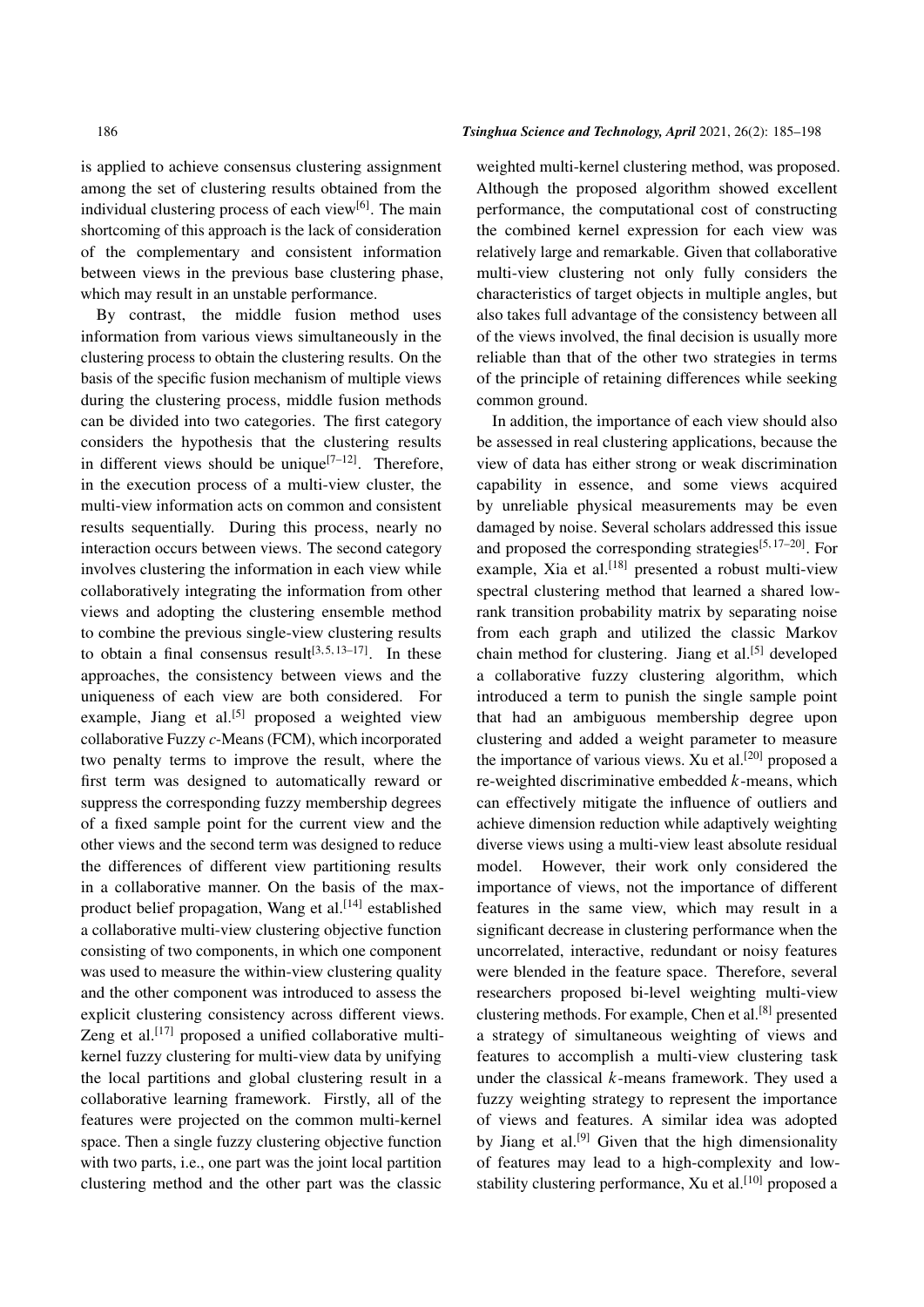multi-view clustering method with feature selection that can simultaneously provide the weights of views and features. Zhang et al.[15] presented a collaborative multiview k-means clustering method, which considered the importance of views and features and worked in a collaborative manner to take advantage of the complementary and consistent information across different views.

Recently, fuzzy clustering analysis approaches, as important complex data analysis methods used to deal with uncertain, imprecise, and incomplete information, have triggered extensive research<sup>[21]</sup>. The representative works of fuzzy clustering analysis can be divided into four categories, namely, FCM and its derivatives, Maximum Entropy Clustering (MEC), hybrid roughfuzzy clustering approaches, and other fuzzy clustering models as well as applications<sup>[22]</sup>. Although FCM has been widely considered as the most representative of fuzzy partition clustering methods, its weighted index that is used to generate the fuzzy membership function lacks physical meaning $[23]$ . Therefore, the weighted index is neither mathematically natural nor  $n$ ecessary<sup>[23, 24]</sup>. Different from FCM, MEC applies the maximum entropy principle to generate the fuzzy membership function. The parameter of MEC reflects a clear physical meaning by adding an entropy term to the objective function<sup>[23]</sup>. Many MEC-based fuzzy clustering methods have been proposed<sup>[22, 23, 25]</sup>. For instance, Qian et al.<sup>[26]</sup> proposed a multi-view MEC by jointly leveraging inter-view collaborations and intraview- weighted attributes. However, their work has not taken into account the weighting of views.

The previously presented discussion indicates that the existing methods are far from being able to completely solve the problems encountered in multi-view cluster analysis. In this study, we propose a novel Two-level Weighted Collaborative Multi-view Fuzzy Clustering (TW-Co-MFC) approach based on maximum entropy to address the aforementioned issues. In TW-Co-MFC, a two-level weighting strategy, which is designed to simultaneously measure the importance of views and features in each view, is devised in an iterative reweighted manner to examine the difference between views and the difference between features in the same view to improve the clustering performance. On the basis of the maximum entropy principle, an iterative optimization objective function is designed to balance the within-view clustering quality and the cross-view clustering consistency in a collaborative manner.

The main contributions of the proposed approach are summarized as follows:

• A new fuzzy multi-view clustering objective function is proposed under the MEC framework, which provides a good explanation for the fuzzy partition.

• Both the importance of views and features in each view are considered in the objective function.

 The consistent and complementary information between views are fully utilized in a collaborative manner.

 Extensive experiments on a variety of real-world datasets show the effectiveness of the proposed method.

The remainder of this paper is organized as follows: The related works on collaborative fuzzy clustering and MEC are outlined in Section 2. The basic idea, key steps, and proposed algorithm are described in Section 3. The experimental results and the corresponding parameter analysis are discussed in Section 4. The conclusions and future research topics are presented in Section 5.

#### 2 Related Work

In this section, we briefly review collaborative fuzzy clustering and MEC.

#### 2.1 Related notation

In this study, we consider a set of data  $X = \{x_1, \ldots, x_n\}$  $x_i, \ldots, x_N$  with N samples, T views, and K clusters, where  $1 \le i \le N$ . For  $1 \le t \le T$  and  $1 \le k \le K$ , in the  $t$ -th view,  $G_t$  denotes the number of the features and  $x_{i,j,t}$  denotes the j-th feature value of the *i*-th sample in the t-th view with  $j \in G_t$ . In the fuzzy clustering framework, to cluster the sample set  $X$  into  $K$  classes,  $u_{ik,t} \in [0, 1]$  denotes the fuzzy membership degree of  $x_i$ to cluster k in view t,  $v_{k,t}$  denotes the center of cluster k in view t,  $d_{ik,t}$  denotes the Euclidean distance between  $x_i$  and  $v_k$  in view t,  $v_{ki,t}$  denotes the j-th feature value of k-th cluster center in t-th view,  $w_t$  represents the weight of t-th view, and  $m_{i,t}$  denotes the j-th feature weight in the  $t$ -th view.

## 2.2 Collaborative fuzzy clustering: Co-FKM algorithm

 $FCM^{[27]}$  is a well-known classical fuzzy clustering algorithm. Using the conventional FCM framework, Cleuziou et al.<sup>[28]</sup> developed a multi-view clustering approach, i.e., Co-FKM, which has become the basis of the collaborative multi-view fuzzy clustering method.

In Co-FKM, each view has a specific partition and a penalty term is introduced to reduce the inconsistency between partitions from different views. The objective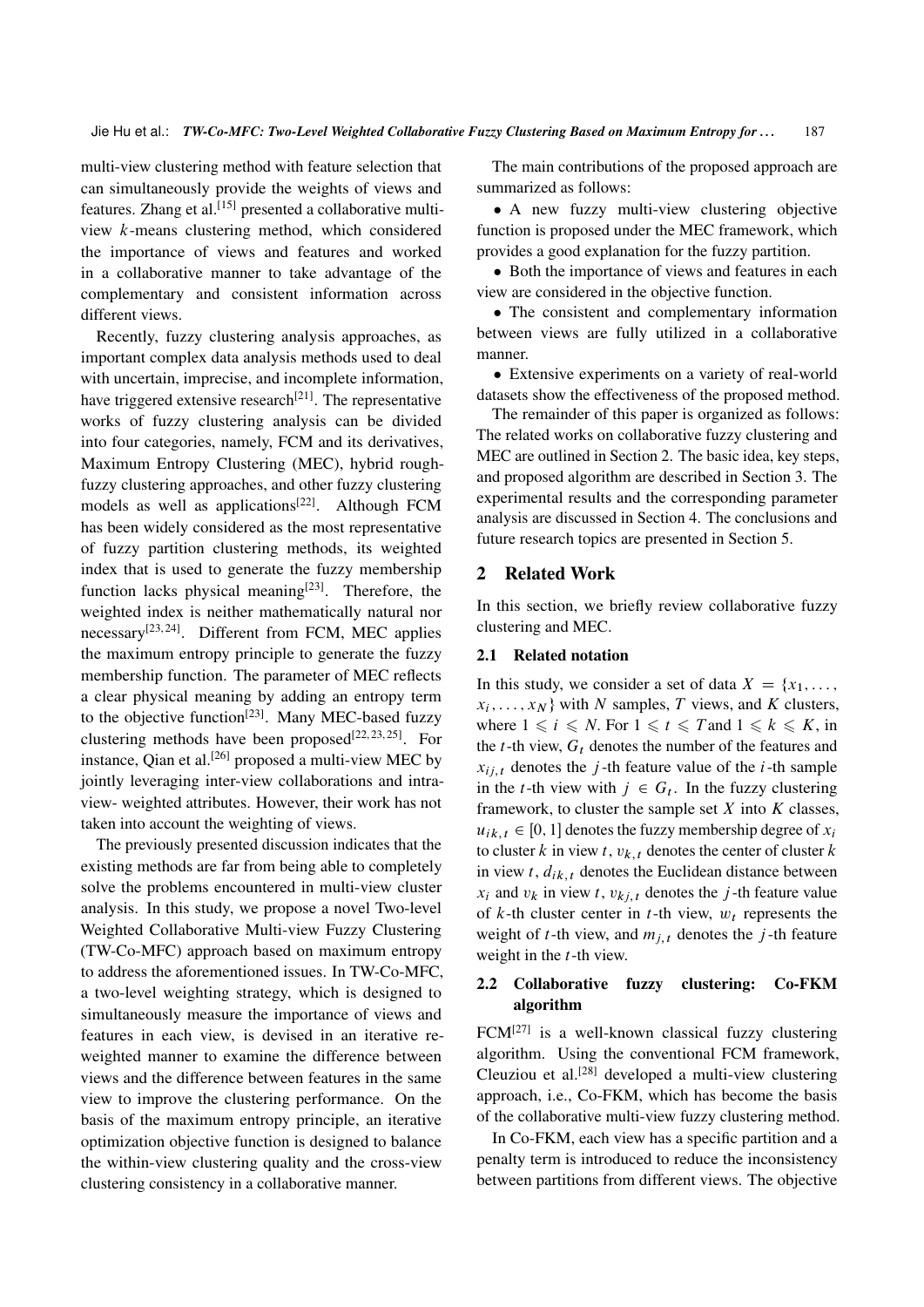function is defined as the minimization of the distance between samples and cluster centers in each view while penalizing the disagreement between any pairs of views.

$$
J_{\text{Co-FKM}}(U, V) =
$$
\n
$$
\sum_{t=1}^{T} \sum_{i=1}^{N} \sum_{k=1}^{K} u_{ik,t}^{m} d_{ik,t}^{2} +
$$
\n
$$
\eta \frac{1}{T-1} \sum_{t'=1, t' \neq t}^{T} \sum_{i=1}^{N} \sum_{k=1}^{K} (u_{ik,t'}^{m} - u_{ik,t}^{m}) d_{ik,t}^{2} =
$$
\n
$$
\sum_{t=1}^{T} \sum_{i=1}^{N} \sum_{k=1}^{K} \bar{u}_{ik,t,\eta} d_{ik,t}^{2},
$$
\n
$$
\text{s.t.} \sum_{k=1}^{K} u_{ik,t} = 1, 0 \leq u_{ik,t} \leq 1, 1 \leq i \leq N,
$$
\n
$$
1 \leq k \leq K, 1 \leq t \leq T
$$
\n
$$
(1)
$$

where  $\bar{u}_{ik,t,\eta} = (1 - \eta)u_{ik,t}^m + \frac{\eta}{T - \eta}$  $\frac{\eta}{T-1}$ T  $t'=1, t'\neq t$  $u_{ik, t}^m$ 

and  $\eta$  is a parameter used to control the penalty associated with the disagreement. The term 1  $\frac{1}{T-1}$ T  $t'=1, t'\neq t$  $\sum$ N  $i=1$  $\sum$ K  $k=1$  $(u_{ik,t'}^m - u_{ik,t}^m) d_{ik,t}^2$  is a

disagreement term, which can be considered as the divergence between partitions from different views, i.e., the lower the value of  $(u_{ik,t'}^m - u_{ik,t}^m)$ , the lower the disagreement.

In Co-FKM, the idea of clustering ensemble is adopted to combine individual view fuzzy partition  $u_{ik,t}$  and obtain the global clustering result  $\hat{u}_{ik}$ . The consensus function is defined as the geometric mean of  $u_{ik,t}$  for each view and expressed as follows:

$$
\hat{u}_{ik} = \sqrt[T]{\prod_{t=1}^{T} u_{ik,t}}
$$
 (2)

Co-FKM improved the performance of multi-view clustering, and as indicated in Eq. (1), Co-FKM considered that each view and each feature contributed equally to clustering, which may decrease the clustering performance when the views and features had different importance.

## 2.3 MEC

Actually, MEC is a kind of fuzzy clustering method that includes some form of maximum entropy term in the objective function<sup>[22]</sup>. The most classic MEC model<sup>[23, 29]</sup> can be expressed as follows:

188 *Tsinghua Science and Technology, April* 2021, 26(2): 185–198

$$
\min_{V,U} \left( \sum_{k=1}^{K} \sum_{i=1}^{N} u_{ik} \|x_i - v_k\|^2 + \beta \sum_{k=1}^{K} \sum_{i=1}^{N} u_{ik} \ln u_{ik} \right),
$$
  
s.t. 
$$
\sum_{k=1}^{K} u_{ik} = 1 \text{ and } 0 \le u_{ik} \le 1,
$$
  

$$
1 \le i \le N, 1 \le k \le K
$$
 (3)

where the fuzzy membership  $\sum$  $i,j$  $u_{ij}$  ln  $u_{ij}$  is derived from Shannon entropy and  $\beta$  is the regularization parameter.

## 3 A Two-Level Weighted Collaborative Fuzzy Clustering Based on Maximum Entropy for Multi-View Data

In this section, firstly, the objective function of the proposed TW-Co-MFC is formulated. Then the updating rules are derived by applying the Lagrangian multiplier method to the iterative clustering process to minimize the objective function. Subsequently, the TW-Co-MFC algorithm and its steps are introduced in detail. Finally, the time complexity of the algorithm is discussed.

#### 3.1 Objective function

The collaborative multi-view fuzzy clustering process to partition  $X$  into  $K$  clusters with weights for both views and individual features is modeled as the minimization of the following objective function:

$$
J_{TW-Co-MFC}(U, V, W, M) =
$$
\n
$$
\sum_{t=1}^{T} w_t \left( \sum_{i=1}^{N} \sum_{k=1}^{K} \widetilde{u}_{ik,t,\eta} \sum_{j \in G_t} m_{j,t} (x_{ij,t} - v_{kj,t})^2 \right) +
$$
\n
$$
\lambda_1 \sum_{t=1}^{T} \sum_{i=1}^{N} \sum_{k=1}^{K} u_{ik,t} \ln u_{ik,t} + \lambda_2 \sum_{t=1}^{T} w_t \ln w_t +
$$
\n
$$
\lambda_3 \sum_{t=1}^{T} \sum_{j \in G_t} m_{j,t} \ln m_{j,t} \qquad (4)
$$

s.t.

$$
\begin{cases}\n\sum_{k=1}^{K} u_{ik,t} = 1, u_{ik,t} \in [0, 1], \ 1 \le i \le N, 1 \le t \le T; \\
\sum_{t=1}^{T} w_t = 1, w_t \in [0, 1]; \\
\sum_{j \in G_t} m_{j,t} = 1, m_{j,t} \in [0, 1], 1 \le t \le T;\n\end{cases}
$$

where  $\widetilde{u}_{ik,t,\eta}$  is the weighted membership degree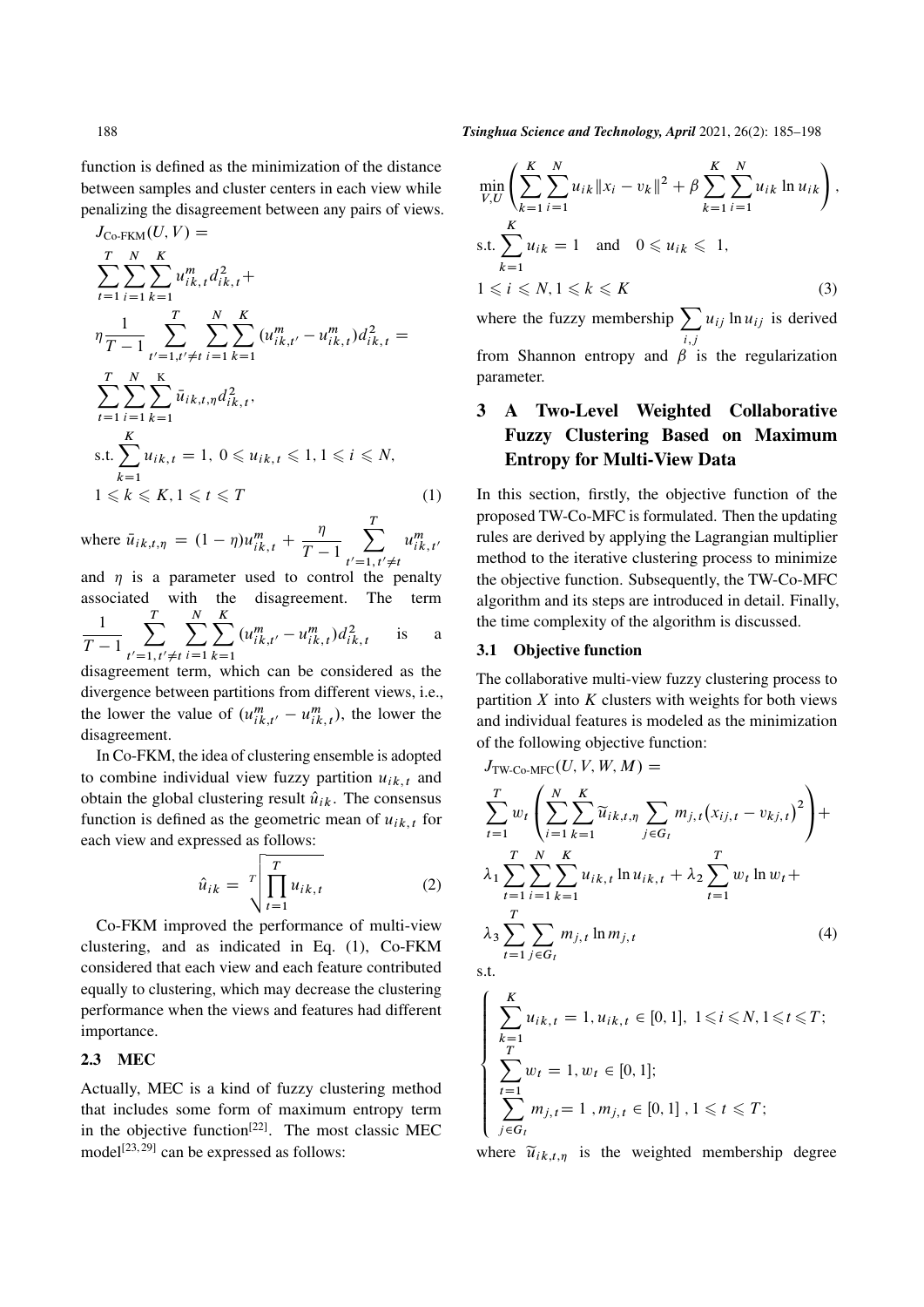obtained from each view, which is defined as follows:

$$
\widetilde{u}_{ik,t,\eta} = (1 - \eta)u_{ik,t} + \frac{\eta}{T - 1} \sum_{t'=1, t' \neq t}^{T} u_{ik,t'} \quad (5)
$$

The parameter  $\eta$  is a trade-off factor used to control the penalty associated with the disagreement of cross-view clustering results. Three parameters, i.e.,  $\lambda_1$ ,  $\lambda_2$ , and  $\lambda_3$ , are set to control the distributions of fuzzy membership  $U$ , view weighting variable  $W$ , and feature weighting variable  $M$ , respectively.

The objective function expressed in Eq. (4) consists of four terms. The first term collaboratively measures the total deviation between all samples and all cluster centers in all views using the "with a two-level weighting strategy" (i.e., the first level is used to weight view importance and the second level is used to weight feature importance). The remaining T N K T

terms, i.e., 
$$
\alpha \sum_{t=1}^{n} \sum_{i=1}^{n} \sum_{k=1}^{n} u_{ik,t} \ln u_{ik,t}
$$
,  $\beta \sum_{t=1}^{n} w_t \ln w_t$ ,

and  $\gamma \sum$  $t=1$  $\sum$  $j \in G_t$  $m_{j,t}$  ln  $m_{j,t}$ , are three maximum entropy-

based terms adopted to search for the unbiased probability assignments for fuzzy membership, view weighting, and feature weighting throughout the clustering process, respectively.

To obtain the overall fuzzy partition matrix  $\overline{U}$ , the idea of clustering ensemble is adopted to calculate the summation of the weighted fuzzy partition matrix from each view.

$$
\overline{U} = \sum_{t=1}^{T} w_t U_t \tag{6}
$$

where  $U_t$  is the fuzzy membership matrix of the  $t$ -th view.

#### 3.2 Clustering optimization

To minimize the objective function expressed in Eq. (4), we adopt an iterative optimization strategy that includes four steps. In each step, we determine the optimal variable by fixing the three other variables. Note that the variable optimization order does not affect the output. We decide to update cluster centroid  $V$  firstly just because we randomly select and initialize  $U, M$ , and  $W$ before the iteration. The optimizations of  $U, M$ , and  $W$ are independent. Under the convergence condition, the difference between the value of the objective function in current iteration and that of the last iteration is less than a minimal value like  $10^{-6}$  or reaches the maximum iteration. The detailed description of the optimization process is provided in the following subsections.

#### 3.2.1 Cluster centroid optimization

In this step, we update the cluster centroid of the  $j$ -th feature  $v_{ki,t}$  by fixing variables U, W, and M in each view.

We seek to derive the optimal prototypes as follows. By setting  $\partial J_{\text{TW-Co-MFC}}/\partial v_{kj,t} = 0$ , we obtain the following expression:

$$
\frac{\partial J_{\text{TW-Co-MFC}}}{\partial v_{kj,t}} = -2w_t \sum_{i=1}^{N} \widetilde{u}_{ik,t,\eta} m_{j,t} (x_{ij,t} - v_{kj,t}) = 0
$$
\n(7)

 $J_{\text{TW-Co-MFC}}$  reaches the local minimum if and only if  $v_{ki,t}$  meets the following condition:

$$
v_{kj,t} = \frac{\sum_{i=1}^{N} \widetilde{u}_{ik,t,\eta} m_{j,t} x_{ij,t}}{\sum_{i=1}^{N} \widetilde{u}_{ik,t,\eta} m_{j,t}}
$$
(8)

#### 3.2.2 Feature weight optimization

In this step, we update the feature weight of the  $j$ -th feature of the t-th view  $v_{ki,t}$  by fixing variables U, W, and M in each view.

Through Lagrangian optimization, the minimum value of  $J_{TW-C_0-MFC}$  in Eq. (4) can be obtained by solving the following optimization problem about  $m_{j, t}$ :

$$
J_{\text{TW-Co-MFC}}(m_{j,t}, \gamma_t) =
$$
\n
$$
\sum_{t=1}^{T} w_t \left( \sum_{i=1}^{N} \sum_{k=1}^{K} \widetilde{u}_{ik,t,\eta} \sum_{j \in G_t} m_{j,t} (x_{ij,t} - v_{kj,t})^2 \right) +
$$
\n
$$
\lambda_1 \sum_{t=1}^{T} \sum_{i=1}^{N} \sum_{k=1}^{K} u_{ik,t} \ln u_{ik,t} + \lambda_2 \sum_{t=1}^{T} w_t \ln w_t +
$$
\n
$$
\lambda_3 \sum_{t=1}^{T} \sum_{j \in G_t} m_{j,t} \ln m_{j,t} - \sum_{t=1}^{T} \gamma_t \left( \sum_{j \in G_t} m_{j,t} - 1 \right) (9)
$$
\nwhere  $r_t$  is a Lagrange multiplier.

From Eq. (9), we obtain the optimal value of  $m_{i,t}$ by setting  $\partial J_{\text{TW-Co-MFC}}(m_{j,t}, \gamma_t)/\partial m_{j,t} = 0$  and  $\partial J_{\text{TW-Co-MFC}}\left(m_{j,t}, \gamma_t\right) / \partial \gamma_t = 0$ . Thus, we have

$$
\frac{\partial J_{\text{TW-Co-MFC}}\left(m_{j,t}, \gamma_t\right)}{\partial m_{j,t}} =
$$
\n
$$
w_t \left( \sum_{i=1}^N \sum_{k=1}^K \widetilde{u}_{ik,t,\eta} \left(x_{ij,t} - v_{kj,t}\right)^2 \right) +
$$
\n
$$
\lambda_3 \left( \ln m_{j,t} + 1 \right) - \gamma_t = 0 \tag{10}
$$

$$
\frac{\partial J_{\text{TW-Co-MFC}}\left(m_{j,t}, \gamma_t\right)}{\partial \gamma_t} = \sum_{j \in G_t} m_{j,t} - 1 = 0 \quad (11)
$$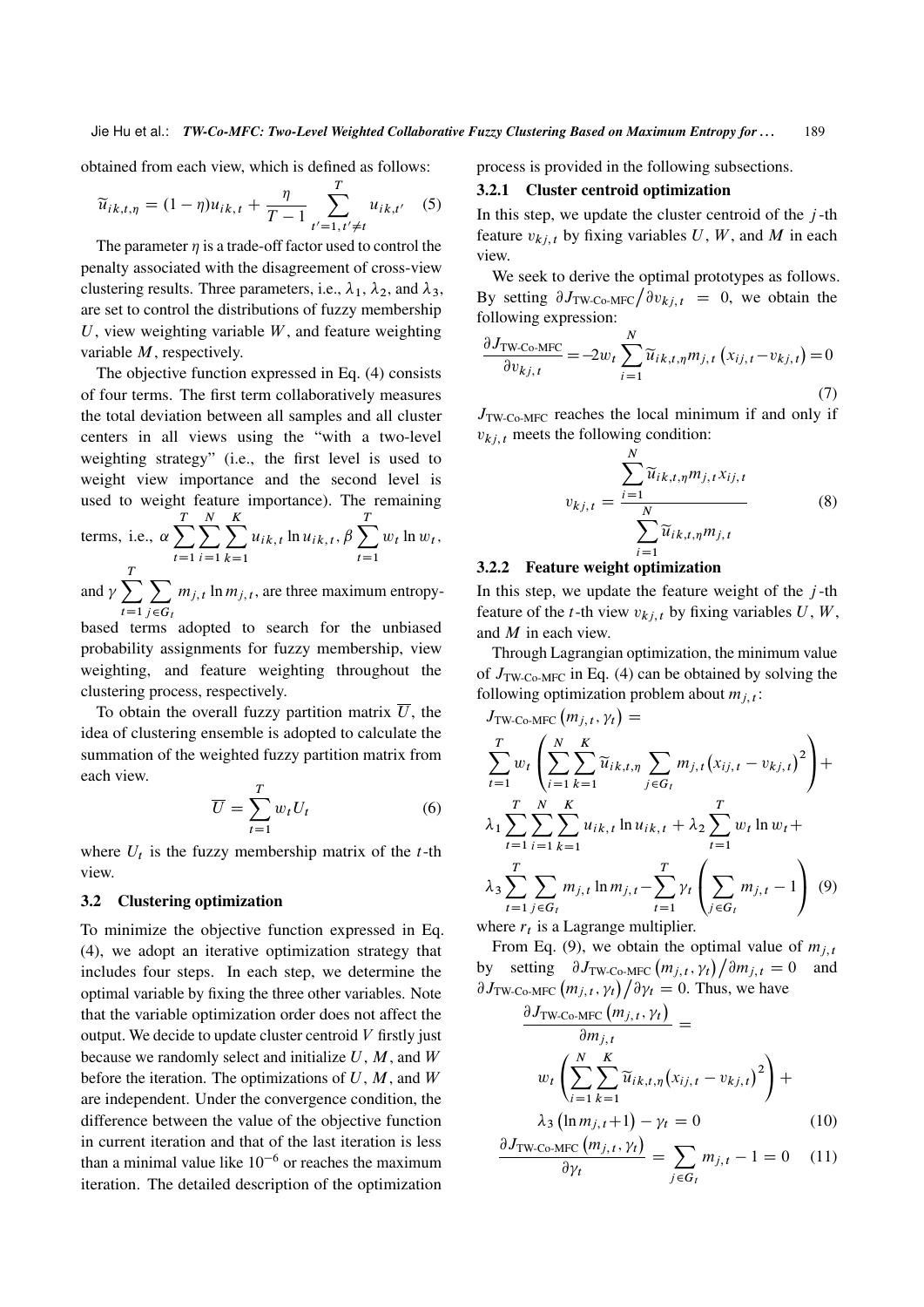From Eq. (10),  $m_{j,t}$  is acquired as follows:

$$
m_{j,t} = \exp\left(\frac{\gamma_t + \lambda_3}{\lambda_3}\right) \times \exp\left(\frac{w_t \sum_{i=1}^N \widetilde{u}_{ik,t,\eta} (x_{ij,t} - v_{kj,t})^2}{-\lambda_3}\right)
$$
 (12)

With the constraint of Eq.  $(11)$ , we have

$$
\exp\left(\frac{\gamma_t + \lambda_3}{\lambda_3}\right) = \frac{1}{\sum_{s \in G_t} \exp\left(\frac{w_t \sum_{i=1}^N \widetilde{u}_{ik,t,\eta} (x_{is,t} - v_{ks,t})^2}{-\lambda_3}\right)}
$$
(13)

Then by substituting Eq. (13) into Eq. (12), we acquire the solution of alternative optimal weight for the  $j$ -th feature in the  $t$ -th view as

$$
m_{j,t} = \frac{\exp\left(\frac{\sum_{i=1}^{N} \sum_{k=1}^{K} \widetilde{u}_{ik,t,\eta} (x_{ij,t} - v_{kj,t})^2}{-\lambda_3}\right)}{\sum_{j' \in G_t} \exp\left(\frac{\sum_{i=1}^{N} \sum_{k=1}^{K} \widetilde{u}_{ik,t,\eta} (x_{ij',t} - v_{kj',t})^2}{-\lambda_3}\right)}
$$
(14)

## 3.2.3 View weight optimization

In this step, we update the weight  $w_t$  of t-th view by fixing variables  $U, V$ , and  $M$  in each view.

By the Lagrangian optimization, the minimum of  $J_{\text{TW} \text{-} \text{Co-MFC}}$  in Eq. (4) can be solved by finding the following:

$$
J_{\text{TW-Co-MFC}}(w_t, \beta) =
$$
\n
$$
\sum_{t=1}^{T} w_t \left( \sum_{i=1}^{N} \sum_{k=1}^{K} \widetilde{u}_{ik,t,\eta} \sum_{j \in G_t} m_{j,t} (x_{ij,t} - v_{kj,t})^2 \right) +
$$
\n
$$
\lambda_1 \sum_{t=1}^{T} \sum_{i=1}^{N} \sum_{k=1}^{K} u_{ik,t} \ln u_{ik,t} + \lambda_2 \sum_{t=1}^{T} w_t \ln w_t +
$$
\n
$$
\lambda_3 \sum_{t=1}^{T} \sum_{j \in G_t} m_{j,t} \ln m_{j,t} - \beta \left( \sum_{t=1}^{T} w_t - 1 \right) \qquad (15)
$$
\nFrom Eq. (15), we can obtain the optimal value

From Eq. (15), we can obtain the optimal value of  $w_t$  by setting  $\partial J_{\text{TW-Co-MFC}}(w_t, \beta)/\partial w_t = 0$  and

 $\partial J_{\text{TW-Co-MFC}}(w_t, \beta)/\partial \beta = 0$ . Thus, we derive the following expressions:

$$
\frac{\partial J_{\text{TW-Co-MFC}}(w_t, \beta)}{\partial w_t} = \frac{\sum_{i=1}^{N} \sum_{k=1}^{K} \widetilde{u}_{ik,t,\eta} \sum_{j \in G_t} m_{j,t} (x_{ij,t} - v_{kj,t})^2 + \lambda_2 (\ln w_t + 1) - \beta = 0} (16)
$$

$$
\frac{\partial J_{\text{TW-Co-MFC}}(w_t, \beta)}{\partial \beta} = \sum_{t=1}^{T} w_t - 1 = 0 \tag{17}
$$

From Eq. (16),  $w_t$  is acquired as follows:

$$
w_{t} = \exp\left(\frac{\beta + \lambda_{2}}{\lambda_{2}}\right) \times \exp\left(\frac{\sum_{i=1}^{N} \sum_{k=1}^{K} \widetilde{u}_{ik,t,\eta} \sum_{j \in G_{t}} m_{j,t} (x_{ij,t} - v_{kj,t})^{2}}{-\lambda_{2}}\right)
$$
(18)

Using the constraint of Eq. (17), we derive the following expression:

$$
\exp\left(\frac{\beta + \lambda_2}{\lambda_2}\right) = \frac{1}{\sum_{r=1}^T \exp\left(\frac{\sum_{i=1}^N \sum_{k=1}^K \widetilde{u}_{ik,r,\eta} \sum_{j \in G_r} m_{j,r} (x_{ij,r} - v_{kj,r})^2}{-\lambda_2}\right)}
$$
\n(19)

Then by substituting Eq.  $(19)$  into Eq.  $(18)$ , we can derive the solution of the alternative optimal weight for the  $t$ -th view as follows:

 $w_t =$ 

$$
\exp\left(\frac{\sum_{i=1}^{N} \sum_{k=1}^{K} \widetilde{u}_{ik,t,\eta} \sum_{j \in G_t} m_{j,t} (x_{ij,t} - v_{kj,t})^2}{-\lambda_2}\right)
$$
\n
$$
\sum_{t'=1}^{T} \exp\left(\frac{\sum_{i=1}^{N} \sum_{k=1}^{K} \widetilde{u}_{ik,t',\eta} \sum_{j \in G_{t'}} m_{j,t'} (x_{ij,t'} - v_{kj,t'})^2}{-\lambda_2}\right)
$$
\n(20)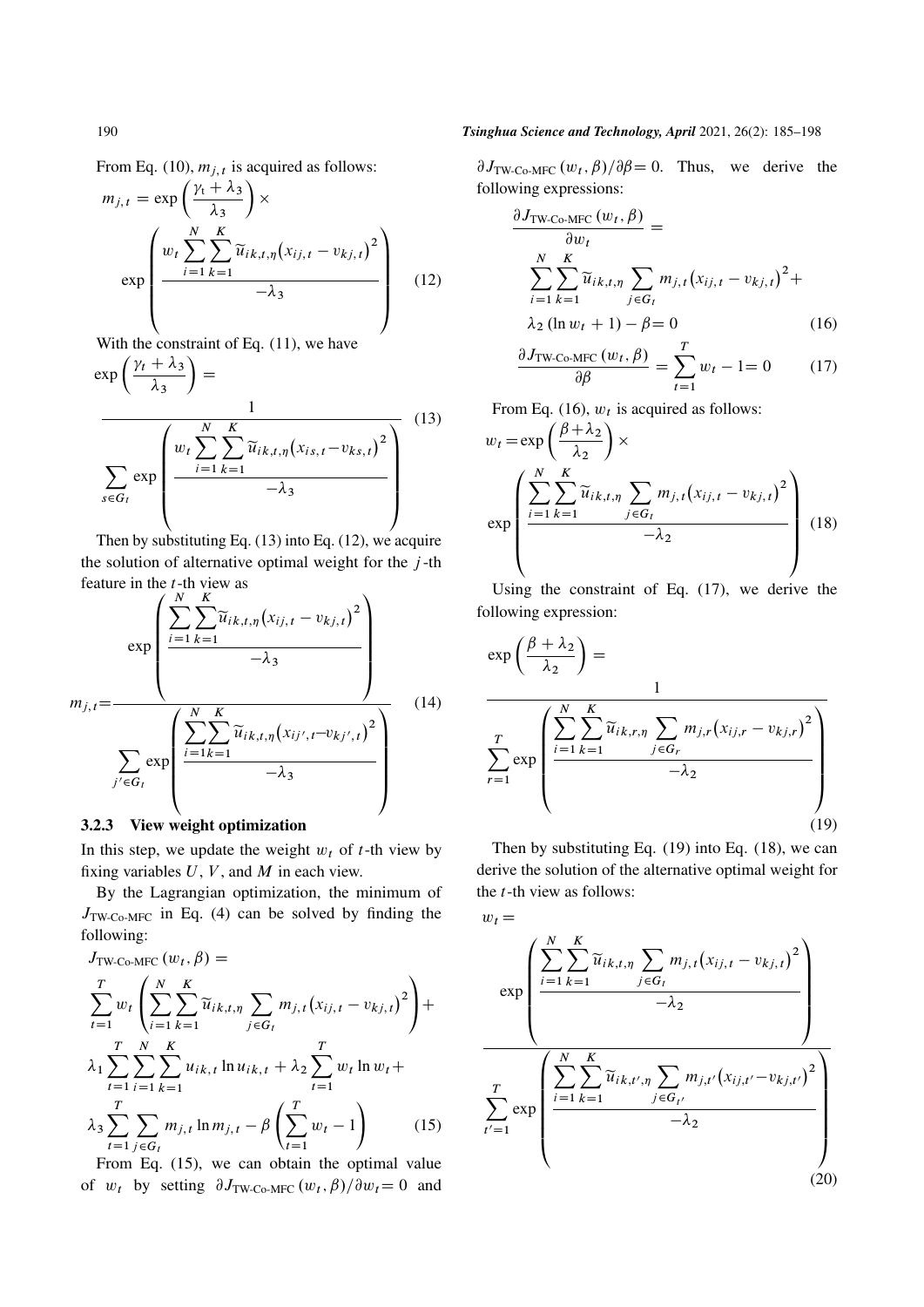### 3.2.4 Partition matrix optimization

In this step, we update the partition matrix  $u_{ik, t}$  by fixing variables  $V$ ,  $W$ , and  $M$  in the t-th view.

With constraint  $\sum$ K  $k=1$  $u_{ik, t} = 1$  and through Lagrangian optimization, the minimization of  $J_{TW\text{-}Co\text{-}MFC}(U, V, W, M)$  in Eq. (4) by fixing variables V, W and M is equivalent to the optimization of  $u_{ik,t}$ as follows:

 $J_{\text{TW-Co-MFC}}(u_{ik,t}, \alpha_{i,t}) =$ 

$$
\sum_{t=1}^{T} w_t \left( \sum_{i=1}^{N} \sum_{k=1}^{K} \Delta \sum_{j \in G_t} m_{j,t} (x_{ij,t} - v_{kj,t})^2 \right) +
$$
\n
$$
\lambda_1 \sum_{t=1}^{T} \sum_{i=1}^{N} \sum_{k=1}^{K} u_{ik,t} \ln u_{ik,t} + \lambda_2 \sum_{t=1}^{T} w_t \ln w_t +
$$
\n
$$
\lambda_3 \sum_{t=1}^{T} \sum_{j \in G_t} m_{j,t} \ln m_{j,t} - \sum_{t=1}^{T} \sum_{i=1}^{N} \alpha_{i,t} \left( \sum_{k=1}^{K} u_{ik,t} - 1 \right)
$$
\n(21)

where  $\Delta$  =  $\sqrt{ }$  $\left(1 - \eta)u_{ik, t} + \frac{\eta}{T - \eta}\right)$  $\frac{\eta}{T-1}$ T  $t'=1, t'\neq t$  $u_{ik,t}$  $\lambda$  $\cdot$ Then by setting  $\partial J_{\text{TW-Co-MFC}}/\partial u_{ik, t} = 0$  and

 $\partial J_{TW-Co-MFC}/\partial \alpha_{i,t} = 0$ , we obtain the membership degree of the  $i$ -th sample of the  $j$ -th cluster center in the t-th view as follows:

$$
u_{ik,t} = \exp\left(\frac{w_t(1-\eta)d_{ik,t} + \sum_{t'=1,t'\neq t}^T w_{t'} \frac{\eta}{T-1} d_{ik,t'}}{-\lambda_1}\right)
$$

$$
\frac{\sum_{k'=1}^K \exp\left(\frac{w_t(1-\eta)d_{ik',t} + \sum_{t'=1,t'\neq t}^T w_{t'} \frac{\eta}{T-1} d_{ik',t'}}{-\lambda_1}\right)}{-\lambda_1}
$$
(22)

where  $d_{ik,t} = \sum$  $j \in G_t$  $m_{j,t}(x_{ij,t}-v_{kj,t})^2$ .

### 3.3 TW-Co-MFC algorithm

On the basis of the aforementioned inference, a TW-Co-MFC based on maximum entropy is designed. In each iteration, we update  $V, M, W$ , and U alternatively, and calculate the objective function value. We repeat this procedure until convergence or the number of iterations reaches the predefined maximum number of iterations. The procedure is described in detail in Algorithm 1.

The convergence of Algorithm 1 can be proven as follows. The clustering analysis task expressed in Eq. (4) is divided into four convex subproblems and each subproblem includes only one variable. After solving each subproblem alternatively to derive the optimal solutions, i.e., Eqs.  $(8)$ ,  $(14)$ ,  $(20)$ , and  $(22)$ , our algorithm can derive the optimal solution and converge to a local optimal solution.

#### 3.4 Analysis of parameters  $\lambda_1$ ,  $\lambda_2$ , and  $\lambda_3$

Thus far, the fuzzy weighting strategy can be classified into two categories, namely, entropy weighting and fuzzy weighting methods<sup>[30]</sup>. In our proposed method, we not only adopt the entropy weighting approach to measure the importance of views and features but also use the maximum entropy principle to calculate the degree of the sample point belonging to a certain cluster. Given that the mathematical principle is the same, we only take the analysis of  $\lambda_1$  as an example to show the influence of parameter variation on the fuzzy distribution.

The value range of parameter  $\lambda_1$  is  $(0, \infty)$ . Then we rewrite Eq. (22) as follows:

|        | Algorithm 1 TW-Co-MFC based on maximum entropy |
|--------|------------------------------------------------|
| Input: |                                                |

The dataset  $X = \{x_1, x_2, \dots, x_N\}$  with N samples and T views, the three regularization parameters  $\lambda_1$ ,  $\lambda_2$ , and  $\lambda_3$ , the number of clusters K, the trade-off factor  $\eta$ , the threshold  $\xi$ , and the maximum iteration time iter $_{\text{max}}$ .

#### Output:

- The overall clustering membership matrix  $\overline{U}$ , the cluster centroid set  $V$ , the view weighting set  $W$ , and the feature weighting set M.
- 1: Initialization: Set  $J_{TW\text{-}Co\text{-}MFC}(0) = 0$ ; randomly generate initialize assignment membership matrix  $U_t$   $\forall t$ , initialize view weight as  $W_t = 1/T$ ; initialize feature weight as  $m_{j,t} = 1/|G_t| \quad \forall j \in G_t$ ; and set iter = 1.
- 2: repeat
- 3: Compute the cluster center  $V_t$   $\forall t$  via Eq. (8).
- 4: Update the feature weight  $M_t$ ,  $\forall t$  via Eq. (14).
- 5: Update the view weight  $W_t$ ,  $\forall t$  via Eq. (20).
- 6: Update the membership matrix  $U_t$ ,  $\forall t$  via Eq. (22).
- 7: iter  $=$  iter  $+1$ .
- 8: **until**  $|J_{\text{TW-Co-MFC}}(\text{iter}) J_{\text{TW-Co-MFC}}(\text{iter} 1)| < \xi$  or iter >  $iter_{\text{max}}$
- 9: Compute the overall membership matrix  $\overline{U}$  via Eq. (6).
- 10: **return** The overall clustering membership matrix  $\overline{U}$ , the view weighting set  $W$ , and the feature weighting set  $M$ .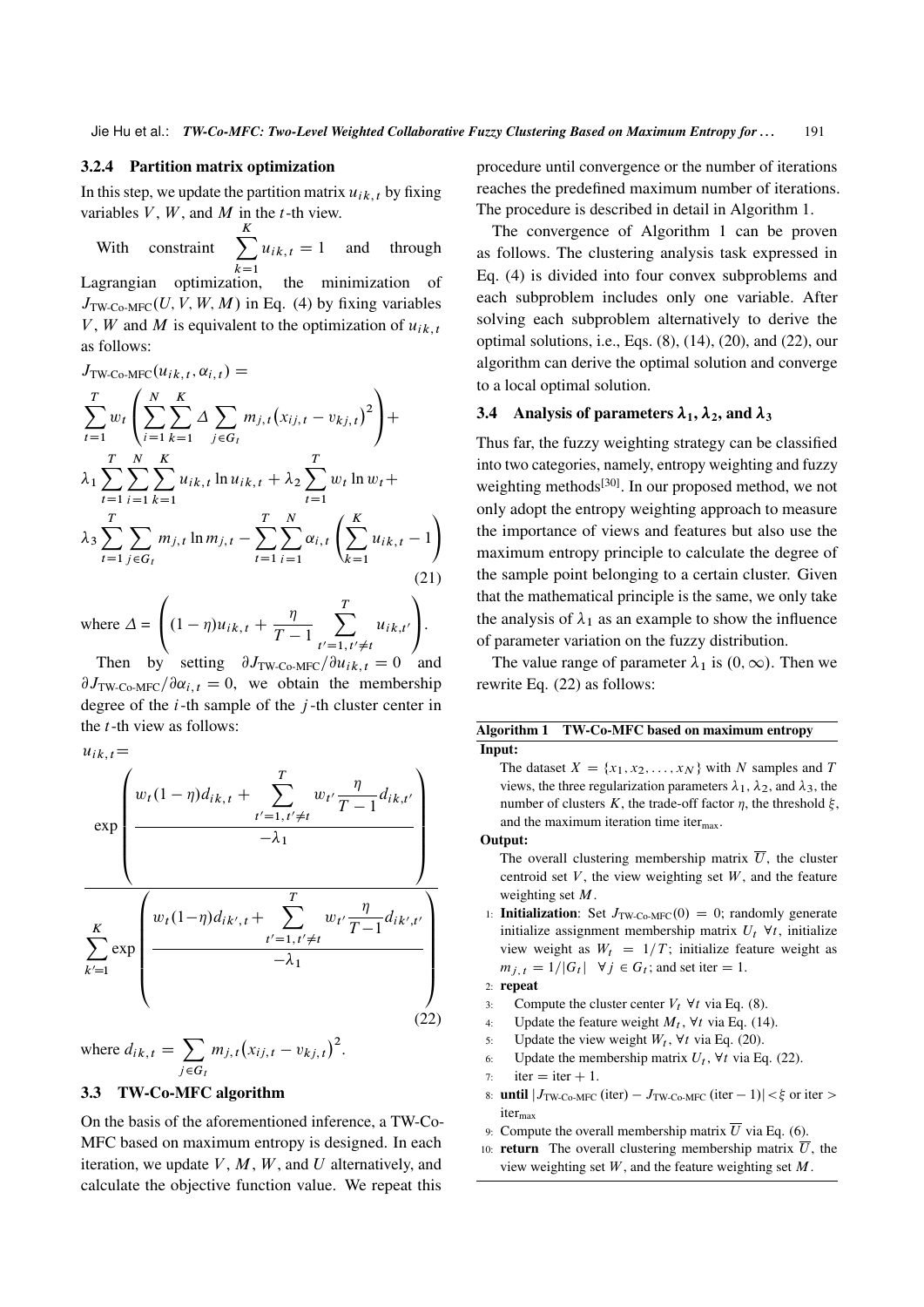$$
u_{ik,t} = \frac{\exp\left(\frac{D_{ik,t}}{-\lambda_1}\right)}{\sum_{k'=1}^{K} \exp\left(\frac{D_{ik',t}}{-\lambda_1}\right)}
$$
(23)

where  $D_{ik,t} = w_t(1 - \eta) \sum_{k}$  $j \in G_t$  $m_{j,t}(x_{ij,t}-v_{kj,t})^2 +$  $\sum$ T  $w_{t'}$   $\frac{\eta}{T}$  $\frac{\eta}{T-1}$  $m_{j,t'}(x_{ij,t'} - v_{kj,t'})^2$ .

 $t'=1, t'\neq t$  $j \in G_{t'}$ Notably,  $D_{ik,t}$  represents the weighted distance from sample i to cluster  $k$  in the t-th view. For any two randomly selected clusters l and s in the t-th view,  $l \neq s$ , from Eq. (23), we derive the following equation:

$$
\frac{u_{i l,t}}{u_{i s,t}} = \frac{\exp\left(\frac{D_{i l,t}}{-\lambda_1}\right)}{\exp\left(\frac{D_{i s,t}}{-\lambda_1}\right)} = \exp\left(\frac{D_{i l,t} - D_{i s,t}}{-\lambda_1}\right) (24)
$$

From Eq. (24), we observe that the fuzzy membership distribution of the sample in the  $t$ -th view becomes uniform as the parameter  $\lambda_1$  increases. In particular, when  $\lambda_1 \rightarrow \infty$ , we derive the following expression:

$$
\lim_{\lambda_1 \to \infty} \frac{u_{i l, t}}{u_{i s, t}} = \lim_{\lambda_1 \to \infty} \frac{\exp\left(\frac{D_{i l, t}}{-\lambda_1}\right)}{\exp\left(\frac{D_{i s, t}}{-\lambda_1}\right)} = \lim_{\lambda_1 \to \infty} \exp\left(\frac{D_{i l, t} - D_{i s, t}}{-\lambda_1}\right) = 0 \quad (25)
$$

In this case, the fuzzy membership of sample  $i$  in the  $t$ -th view will become uniform, which is not the result that we are expecting. When  $\lambda_1 \rightarrow 0$ , the fuzzy membership of sample  $i$  in the  $t$ -th view will become sharp, which is also not the desired result because it will lose the advantage of fuzzy partition.

Therefore, from the aforementioned analysis, we observe that the values of the three parameters can neither be too large nor too small.

#### 3.5 Computational complexity analysis

In this subsection, we analyze the time complexity of the proposed algorithm. In each iteration, the sequential structure of TW-Co-MFC is divided into four key steps, which consist of the calculation of the cluster center, feature weight, view weight, and membership matrix for each view. For a dataset with  $N$  objects,  $D$  features,  $K$ clusters, and  $T$  views, the time complexity of each step is  $O(NKD)$ , which has nothing to do with the number of views in dataset. Assuming that TW-Co-MFC needs  $P$  iterations to converge, the overall time complexity is O.*PNKD*/.

192 *Tsinghua Science and Technology, April* 2021, 26(2): 185–198

#### 4 Experimental Result and Discussion

In this section, extensive experiments are conducted on five benchmark datasets to evaluate the performance of the proposed algorithm. Firstly, TW-Co-MFC is compared with five existing baseline algorithms. Then the parameter impact analysis is conducted, i.e., the distribution of view weight  $W$  and clustering performance with different  $\lambda_2$  values, the feature weight distribution  $M$  and clustering performance with different  $\lambda_3$  values, and the influence of  $\eta$  on the clustering result. All of the experiments are conducted in MATLAB 2016a on a PC with 2 Intel 1.6 GHz CPU, 12 GB RAM, and Windows 10 64 bit.

#### 4.1 Dataset

The experiments are performed on five real-world multiview datasets. The statistics of these datasets are shown in Table 1. We briefly introduce the five datasets as follows:

• Handwritten (HW) is a handwritten digit dataset from the UCI machine learning repository<sup>[31]</sup>. The dataset contains 2000 samples classified into 10 classes. Each sample is one of the handwritten digits  $(0-9)$ described by 649 features divided into six views, namely, profile correlations (HW-fac), Fourier coefficients of the character shapes (HW-fou), Karhunen-loève coefficients (HW-kar), morphological features (HW-mor), pixel averages in  $2 \times 3$  windows (HW-pix), and Zernike moments (HW-zer).

• Image Segmentation (IS) is a collection of outdoor images available at the UCI machine learning repository[31]. The dataset includes 2310 samples classified into 7 classes. Each sample is described by 19 features categorized into two views, i.e., shape and RGB (Red, Green, and Blue) views.

• Handwritten 2 sources (HW2sources) is a dataset consisting of 2000 samples collected from two sources<sup>[12]</sup>, i.e., MNIST Handwritten Digits (0-9) and USPS Handwritten Digits (0–9).

 BBCSport contains 544 sport news articles collected from the BBC Sports website<sup>[32]</sup>. Each article

Table 1 Summary of the benchmark datasets.

| Dataset         | of<br>objects | Number Number Number<br>Ωf<br>views | of<br>clusters | View structure     |
|-----------------|---------------|-------------------------------------|----------------|--------------------|
| HW              | 2000          | 6                                   | 10             | 216-76-64-6-240-47 |
| IS              | 2310          | 2                                   |                | $9-10$             |
| HW2sources 2000 |               | 2                                   | 10             | 784-256            |
| <b>BBCSport</b> | 544           | 2                                   | 5              | 3183-3203          |
| Newsgroups 500  |               | 3                                   | 5              | 2000-2000-2000     |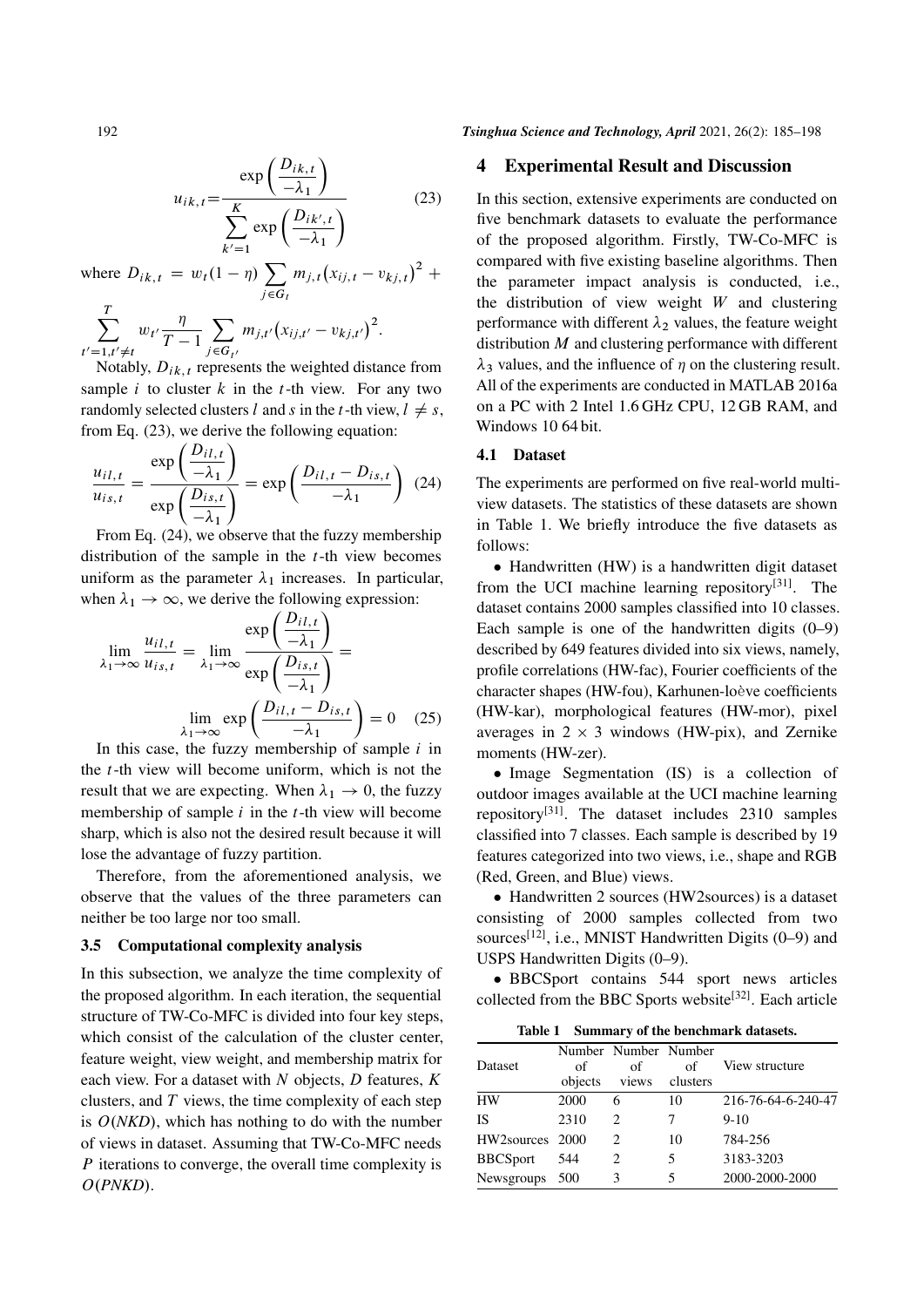was split into two segments (two views) and manually assigned to one of the five topical labels.

 Newsgroups consists of 500 documents obtained from the well-known 20-Newsgroup dataset<sup>[33]</sup>. Each raw document is classified into one of five topical labels after being preprocessed with three different feature extraction methods (considered as three views).

#### 4.2 Evaluation measure

To evaluate the clustering performance, three widely used clustering performance measures are adopted on the basis of the ground-truth labels of the instances, which are Clustering Accuracy (ACC)<sup>[34]</sup>, Normalized Mutual Information  $(NMI)^{[35]}$ , and Rand Index  $(RI)^{[36]}$ . Note that the values of ACC, NMI, and RI vary from 0 to 1, with a higher value corresponding to a better clustering performance.

#### 4.3 Baseline algorithm and other setting

The proposed algorithm is compared with three singleview and three multi-view clustering methods on the five real-world datasets mentioned in the previous subsection. To obtain comparable inertia for all views, we normalize all of the values of each feature in the dataset within the range  $[-1, 1]$  before we perform any clustering. We select the standard FCM algorithm as the singleview counterpart of our method. The fuzzy degree parameter is set in the interval [1.05,1.5] with the step of 0.05, and the three other parameter values are adopted as the default settings. Firstly, we employ the FCM code available in the tool-box of MATLAB on every single view of the datasets and record the worst and

best clustering results among different views. Then we apply the FCM to the concatenated features of all views.  $Co$ -FKM<sup>[28]</sup> is a fuzzy centralized method for multiview clustering, which enables the collaboration between views following the disagreement-based strategy by generalizing the three fusion strategies, i.e., before, during or after the clustering process.  $MVKKM^{[37]}$  is a kernel-based weighted multi-view clustering algorithm, in which each view is expressed in terms of given kernel matrices and a weighted combination of the kernels is learned in parallel to partitioning. TW-Co-*k*means<sup>[15]</sup> is a two-level weighted collaborative  $k$ -means algorithm for multi-view clustering analysis, which works in a collaborative manner to take advantage of the complementary and consistent information across different views while simultaneously computing the weights for views and features. In our proposed method, the grid search strategy is adopted to identify the best parameters within the range of the candidate parameters, i.e., we take turns to fix three of the four parameters to obtain the optimal values and gradually vary the fourth parameter until TW-Co-MFC achieves the optima by grid search. The setting of the candidate parameters in these algorithms is given in Table 2. For all of the other approaches involved, the grid search strategy is also adopted to identify the optimal core parameters. To guarantee the reliability of the experimental results, we run each approach 10 times using random initialization and report the best average scores because all of the clustering algorithms depend on initialization. The optimal parameters of these methods that correspond

Table 2 Optimal parameter values for different algorithms on different datasets.

|                      |                              | Optimal parameter |           |             |                 |            |
|----------------------|------------------------------|-------------------|-----------|-------------|-----------------|------------|
| Algorithm            | Candidate parameter          | <b>HW</b>         | <b>IS</b> | HW2sources  | <b>BBCSport</b> | Newsgroups |
| Worst single view    | m: [1.05:0.05:1.50]          | 1.50              | 1.10      | 1.35        | 1.05            | 1.20       |
| Best single view     | m: [1.05:0.05:1.50]          | 1.05              | 1.30      | 1.05        | 1.40            | 1.05       |
| Concatenated view    | m: [1.05:0.05:1.50]          | 1.25              | 1.05      | 1.10        | 1.35            | 1.45       |
| $Co$ - $FKM$         | m: [1.10:0.05:1.50]          | 1.25              | 1.35      | 1.05        | 1.45            | 1.45       |
|                      | $\eta: [0.1:0.05:(T-1)/T]$   | 0.15              | 0.10      | 0.30        | 0.30            | 0.60       |
| <b>MVKKM</b>         | $p = [1, 1.3, 1.5, 2, 4, 6]$ | 6.0               | 2.0       | 1.3         | 1.3             | 1.3        |
| $TW$ - $Co-k$ -means | $\alpha$ : [10 : 10 : 100]   | 45                | 70        | 40          | 50              | 30         |
|                      | $\beta$ : [1 : 10]           | 10                | 10        | 8           |                 | 9          |
|                      | $\eta : [0.1 : 0.05 : 1]$    | 0.45              | 0.45      | 0.35        | 0.20            | 0.20       |
|                      | $x: [-9:0.5:3]$              |                   |           |             |                 |            |
|                      | $\lambda_1$ : exp(x)         | $exp(-8)$         | $exp(-6)$ | $exp(-4.5)$ | $exp(-8.5)$     | $exp(-8)$  |
| TW-Co-MFC            | $\lambda_2$ : exp(x)         | 240               | 340       | 620         | 2               | exp(5)     |
|                      | $\lambda_3$ : exp(x)         | exp(7)            | 390       | 7500        | 60              | exp(8)     |
|                      | $\eta: [0.1:0.05:(T-1)/T]$   | 0.25              | 0.50      | 0.40        | 0.50            | 0.40       |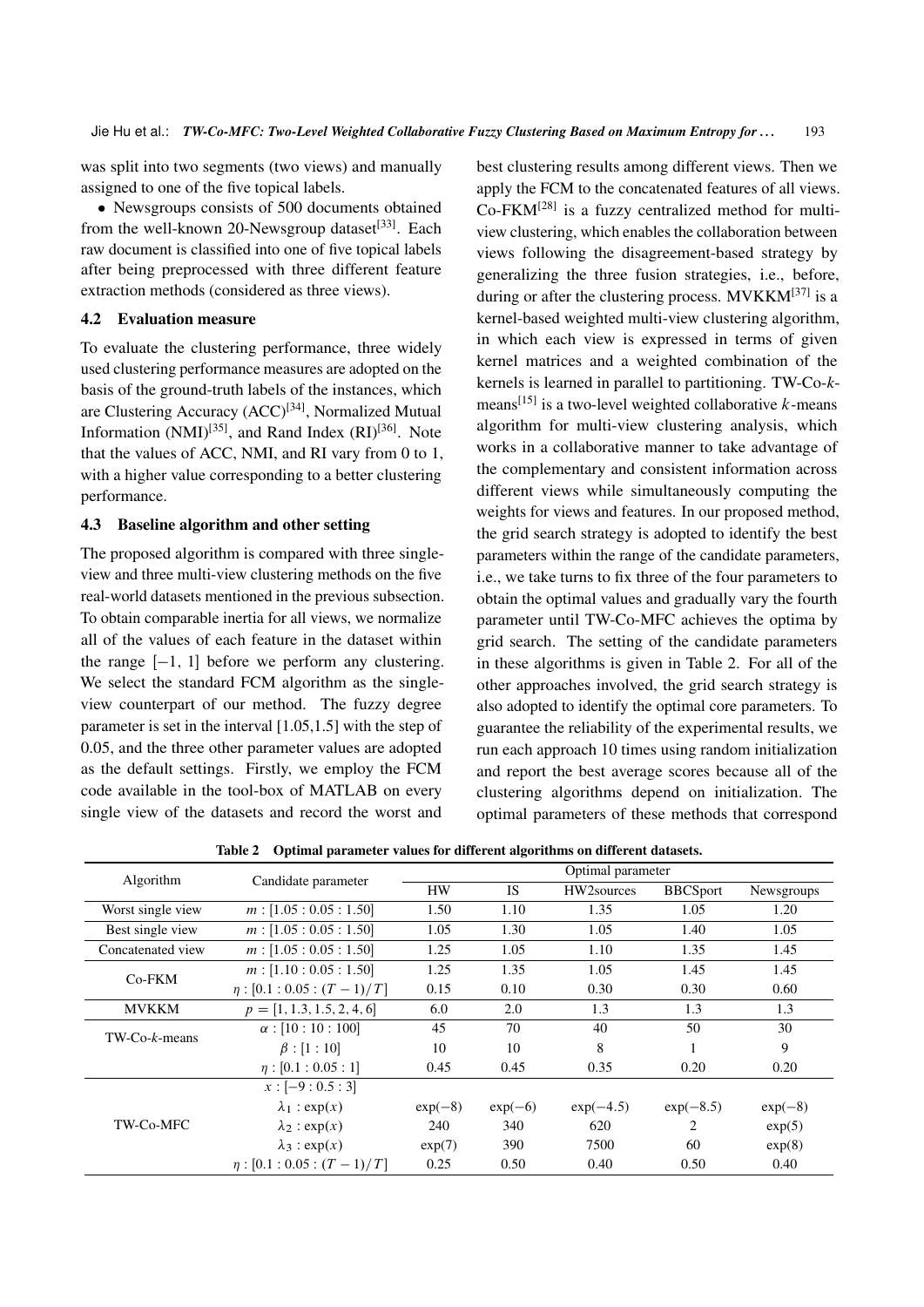to the best results are outlined in Table 2.

#### 4.4 Comparison result

In this section, we evaluate the performance of our approach against five baseline approaches in terms of three clustering measurements, i.e., ACC, NMI, and RI on five benchmark datasets. Tables 3–5 show the comparison results where the values in bold indicate the best performance results among the seven algorithms.

From Tables 3–5, we observe that concatenating the features of all views directly to clustering analysis cannot guarantee that better clustering results than the best single-view results can be generated. For instance, the result of the concatenated IS dataset is worse than its best single-view result. The reason for this phenomenon can be the different discriminatory capabilities of different features and views. TW-Co-MFC is based on the two-level weight mechanism, which helps explore the different partitioning capabilities of views and

#### 194 *Tsinghua Science and Technology, April* 2021, 26(2): 185–198

features for the data containing compatible or incompatible views. In addition, TW-Co-MFC improves Co-FKM by adding two kinds of weights. We observe that TW-Co-MFC exhibits a better performance than the concatenating method and Co-FKM and even outperforms the TW-Co-*k*-means, which is a crisp twolevel weight collaborative multi-view clustering method.

#### 4.5 Parameter analysis

In this subsection, we conduct the parameter analysis of the proposed method, which consists of the view weight parameter  $\lambda_2$ , the feature weight parameter  $\lambda_3$ , and the collaborative factor  $\eta$ . In the process of analyzing one of the four parameters, all other parameters are fixed. Given the limitation in terms of the length of the paper, we only report the results of the HW and IS datasets. Table 6 summarizes the characteristics of these two datasets in detail.

#### 4.5.1 View weight parameter  $\lambda_2$

To investigate the influence of parameter  $\lambda_2$  on the view

|  | Table 3 Clustering performance comparison of each algorithm in terms of ACC on five real-world datasets. |  |  |  |  |
|--|----------------------------------------------------------------------------------------------------------|--|--|--|--|
|--|----------------------------------------------------------------------------------------------------------|--|--|--|--|

| <b>Algorithm</b>     |           |        | <b>ACC</b> |                 |            |
|----------------------|-----------|--------|------------|-----------------|------------|
|                      | <b>HW</b> | IS     | HW2sources | <b>BBCSport</b> | Newsgroups |
| Worst single view    | 0.4577    | 0.5958 | 0.1860     | 0.3311          | 0.3180     |
| Best single view     | 0.5704    | 0.6432 | 0.4533     | 0.3719          | 0.3280     |
| Concatenated view    | 0.9080    | 0.6395 | 0.8920     | 0.5070          | 0.3632     |
| $Co-FKM$             | 0.9116    | 0.6692 | 0.8970     | 0.4906          | 0.3834     |
| <b>MVKKM</b>         | 0.8750    | 0.5706 | 0.9320     | 0.3621          | 0.2100     |
| $TW$ -Co- $k$ -means | 0.8063    | 0.6222 | 0.4987     | 0.4542          | 0.2904     |
| TW-Co-MFC            | 0.9214    | 0.6859 | 0.8880     | 0.5915          | 0.5120     |

Table 4 Clustering performance comparison of each algorithm in terms of NMI on five real-world datasets.

| Algorithm            |           |           | <b>NMI</b>              |                 |            |
|----------------------|-----------|-----------|-------------------------|-----------------|------------|
|                      | <b>HW</b> | <b>IS</b> | HW <sub>2</sub> sources | <b>BBCSport</b> | Newsgroups |
| Worst single view    | 0.4528    | 0.6175    | 0.1442                  | 0.0290          | 0.1323     |
| Best single view     | 0.5396    | 0.6410    | 0.4458                  | 0.1229          | 0.1455     |
| Concatenated view    | 0.8267    | 0.6093    | 0.8078                  | 0.2454          | 0.2163     |
| $Co-FKM$             | 0.8542    | 0.6268    | 0.8195                  | 0.2516          | 0.2277     |
| <b>MVKKM</b>         | 0.8116    | 0.6246    | 0.8716                  | 0.0244          | 0.0230     |
| $TW$ -Co- $k$ -means | 0.8501    | 0.6180    | 0.4814                  | 0.1857          | 0.1176     |
| TW-Co-MFC            | 0.8954    | 0.6715    | 0.8302                  | 0.4352          | 0.4186     |

Table 5 Clustering performance comparison of each algorithm in terms of RI on five real-world datasets.

| Algorithm            |           |        | RI         |                 |            |
|----------------------|-----------|--------|------------|-----------------|------------|
|                      | <b>HW</b> | IS     | HW2sources | <b>BBCSport</b> | Newsgroups |
| Worst single view    | 0.8606    | 0.8600 | 0.5351     | 0.5094          | 0.4723     |
| Best single view     | 0.8936    | 0.8769 | 0.8690     | 0.6089          | 0.5205     |
| Concatenated view    | 0.9658    | 0.8730 | 0.9602     | 0.6811          | 0.5761     |
| $Co-FKM$             | 0.9665    | 0.8778 | 0.9619     | 0.6761          | 0.5851     |
| <b>MVKKM</b>         | 0.9578    | 0.8594 | 0.9745     | 0.2530          | 0.2129     |
| $TW$ -Co- $k$ -means | 0.9602    | 0.8662 | 0.8732     | 0.4587          | 0.3815     |
| TW-Co-MFC            | 0.9767    | 0.8879 | 0.9641     | 0.7385          | 0.6588     |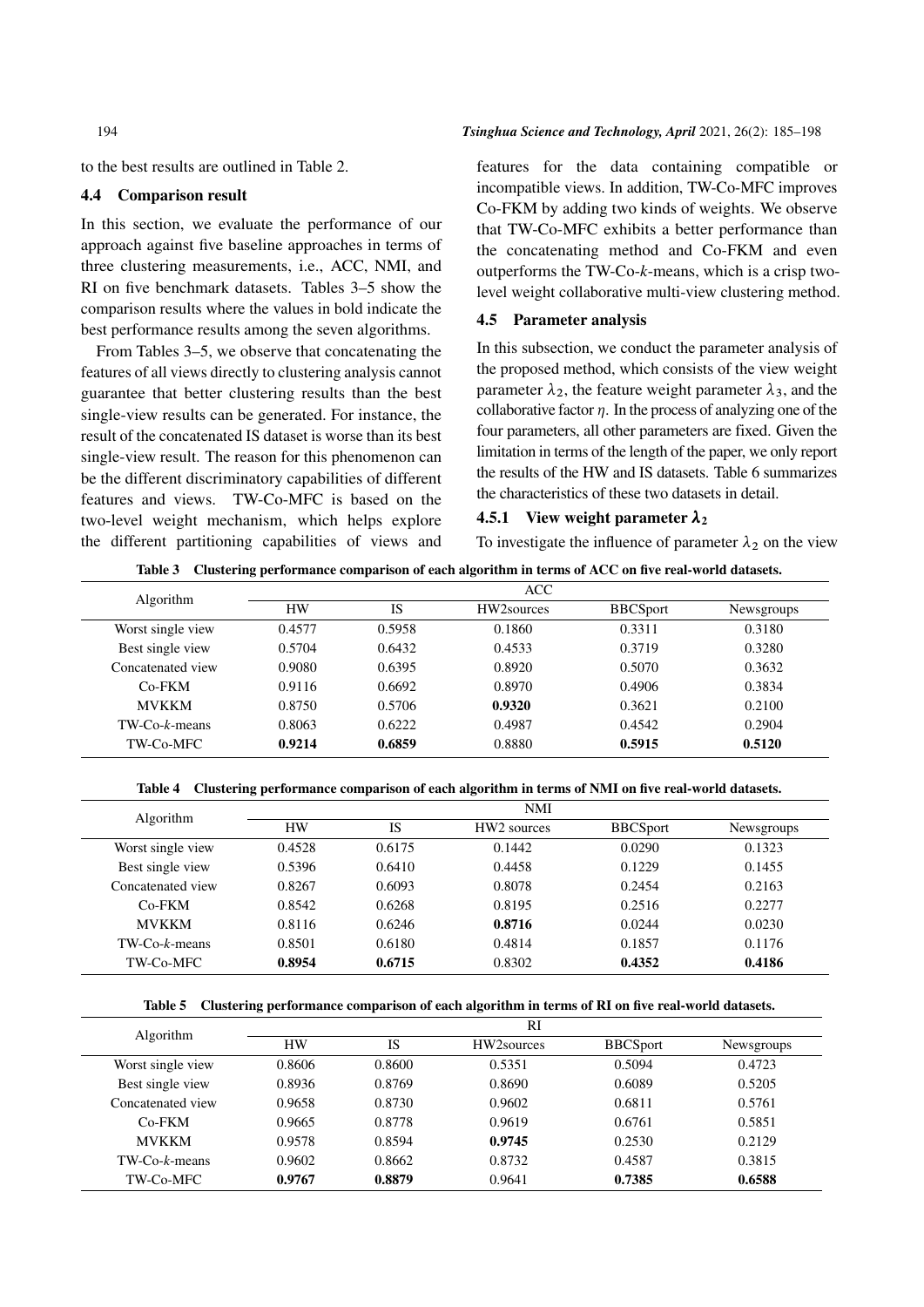| <b>Dataset</b> | View   | Number<br>of<br>features | Number<br>of<br>clusters | Number<br>of<br>instances |
|----------------|--------|--------------------------|--------------------------|---------------------------|
|                | HW-fac | 216                      | 10                       | 2000                      |
|                | HW-fou | 76                       | 10                       | 2000                      |
| <b>HW</b>      | HW-kar | 64                       | 10                       | 2000                      |
|                | HW-mor | 6                        | 10                       | 2000                      |
|                | HW-pix | 240                      | 10                       | 2000                      |
|                | HW-zer | 47                       | 10                       | 2000                      |
| IS             | Shape  | 9                        | 7                        | 2310                      |
|                | RGB    | 10                       |                          | 2310                      |

Table 6 Detailed information of the HW and IS datasets.

weight vector distribution and clustering performance, we set the range of the parameter  $\lambda_2$  as [60, 340] with intervals of 40 by fixing the other parameters as the optimal values listed in Table 2.

Figure 1 shows the distribution of the view weight as a function of  $\lambda_2$  on the HW and IS datasets, with  $\lambda_2$ ranging from 60 to 340. From Fig. 1, we observe that the smaller value of  $\lambda_2$  leads to the sparser distribution of the view weight. With the increase in the value of  $\lambda_2$ , the distribution of view weight becomes more even, which indicates that the view weights become more uniform. In real-world application, if we have some prior knowledge about the usefulness of the data views, then we can select a relatively appropriate value of  $\lambda_2$ . Figure 2 shows the effect of parameter  $\lambda_2$  in the range of [60, 340] with the interval of 40 on the clustering performance in terms of







Fig. 2 Influence of  $\lambda_2$  on clustering performance.

ACC, NMI, and RI. From Fig. 2, we observe that the clustering performance will be improved dramatically with the increase in the value of  $\lambda_2$ . However, when the parameter  $\lambda_2$  exceeds a certain value, the clustering performance will decrease. For the HW dataset, the value is approximately 220. By contrast, for IS dataset, the value is approximately 140. The reason for this phenomenon is that, when  $\lambda_2$  is set to have a small value, only one view is selected, resulting in the sparsest view selection and the loss of some useful view information. In another extreme case, when  $\lambda_2$  is set to have a large value, the clustering performance will decrease because the view information with more noises will take part in the clustering assignment. Therefore, in real-world applications, we need to use a small  $\lambda_2$  value for the dataset with incompatible views and a large  $\lambda_2$  value for the dataset with compatible views.

#### 4.5.2 Feature weight parameter  $\lambda_3$

Following the method used to conduct weight parameter analysis, we set the range of parameter  $\lambda_3$  as exp $(x)$ , where  $x \in \{4.5, 5.5, 6.5, 7.5, 8.5\}$  for the HW dataset and  $x \in \{2, 3, 4, 5, 6, 7\}$  for IS dataset by fixing the other parameters to have the optimal values listed in Table 2 to investigate the influence of  $\lambda_3$  on the distribution of feature weight and clustering performance.

Figures 3 and 4 illustrate that the smaller the value of  $\lambda_3$ , the sparser the distribution of feature weights. Meanwhile, the larger the value of  $\lambda_3$ , the more uniform the distribution of feature weights. In practical applications, we need to set  $\lambda_3$  to have appropriate values to balance the distribution of features on the basis of the characteristic of the features.

Figure 5 depicts the effect of parameter  $\lambda_3$  on the clustering performance on the HW and IS datasets in terms of ACC, NMI, and RI. As shown in Fig. 5, on the two datasets, the clustering performance improves more dramatically when varying  $\lambda_3$  from the defined smallest value to a certain value, e.g., exp(5) for the HW dataset and approximately exp(4) for the IS dataset. When exceeding the set value, compared with the situation when varying the parameter  $\lambda_2$ , the clustering results relatively fluctuate. The clustering performance is good when the parameter  $\lambda_3$  is set in the range of exp. (5)–  $exp(8.5)$  for the HW dataset and  $exp(4)$ – $exp(6.5)$  for the IS dataset. However, when the parameter  $\lambda_3$  is set to have a large value, the clustering performance shows a downward trend.

Furthermore, by combining the results of Figs. 3–5, we observe that a small  $\lambda_3$  value is beneficial to the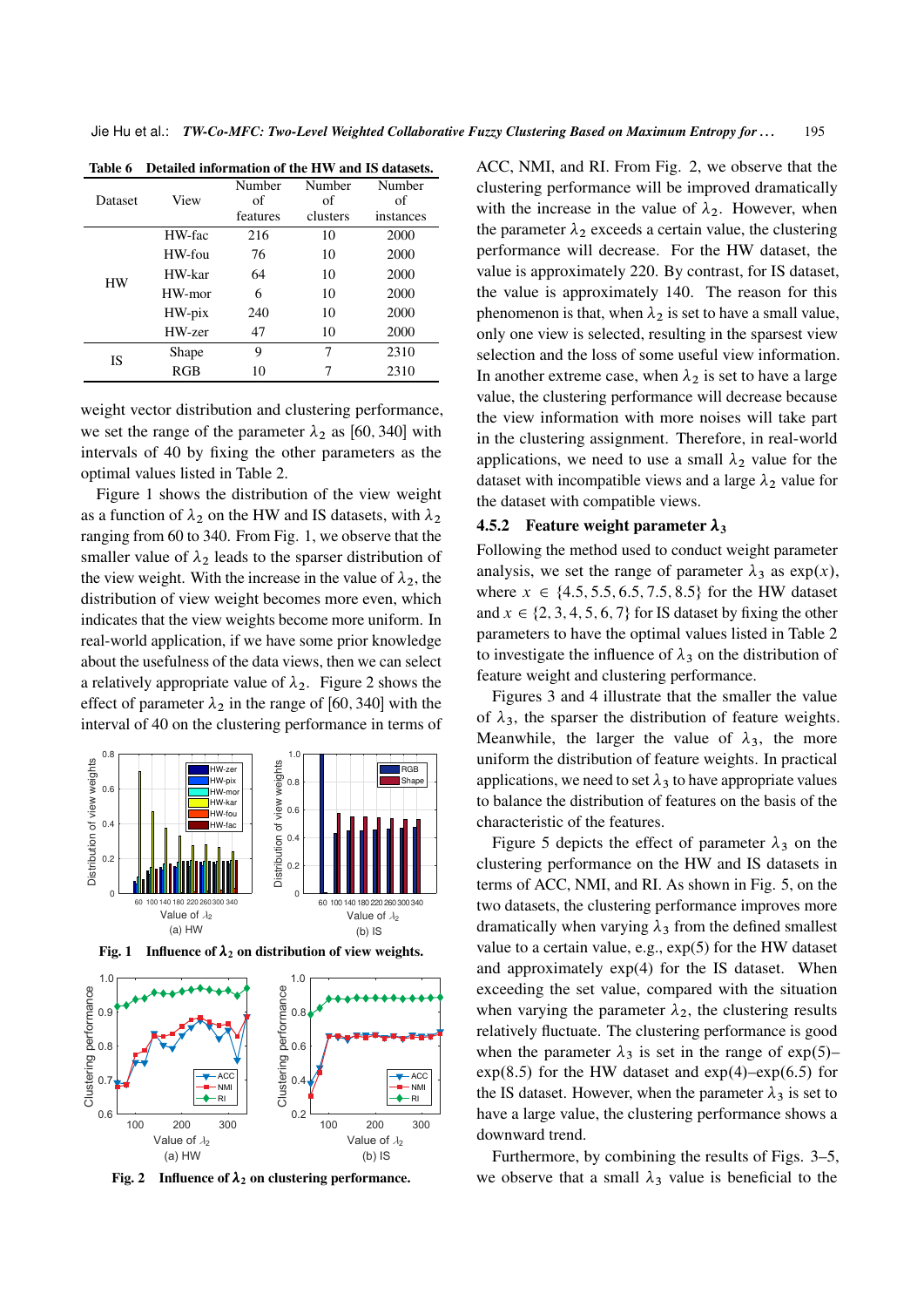

Fig. 3 Influence of  $\lambda_3$  on distribution of feature weights on HW dataset.



Fig. 4 Influence of  $\lambda_3$  on distribution of feature weights on IS dataset.



Fig. 5 Influence of  $\lambda_3$  on clustering performance.

dataset with noise features, making the distribution of feature weights sharper. Meanwhile, a large  $\lambda_3$  value makes the distribution of feature weights more equal so that more features contribute to the clustering. Therefore,

#### 196 *Tsinghua Science and Technology, April* 2021, 26(2): 185–198

on the basis of the comparison of the results of view weight analysis, we suggest that extreme discrimination of views and moderate discrimination of features can help achieve a good clustering performance.

#### 4.5.3 Trade-off factor

The trade-off factor  $\eta$  is used as a penalty associated with the disagreement between the membership matrices of different views, which would also affect the performance of our method. By fixing the three other parameters to have the optimal values listed in Table 2, we evaluate the performance of our algorithm with the trade-off factor  $\eta$  varying in the range of  $\eta = [0.1 : 0.05 : (6 - 1)/6]$ for the HW dataset and  $\eta = [0.1 : 0.05 : (2 - 1)/2]$ for the IS dataset. The results are displayed in Fig. 6. When the trade-off factor  $\eta$  tends to 0, the second term of Eq. (5) will tend to 0 and the algorithm will lose the view collaborative mechanism to fuse assignments during the clustering procedure. In another extreme situation, when the parameter equals  $(T - 1)/T$ , all of the other views will have the same clustering assignment work to the objective function. Moreover, poor clustering assignment will occur during the calculation of the objective function, which will decrease the clustering performance. Hence, the trade-off factor  $\eta$  should have a moderate value, e.g., in the interval  $[0.3, 0.6]$ , which will help to obtain the most satisfactory clustering performance.

#### 5 Conclusion

In this study, we propose a two-level collaborative multi-view soft clustering method based on maximum entropy to address the issue of uncertain clustering analysis. The proposed method has the following advantages compared with conventional multi-view clustering methods: (1) An adaptive two-level weighting process is designed to emphasize the importance of views and features within the same view simultaneously to express the inherently strong or weak discriminating



Fig. 6 Influence of  $\eta$  on clustering performance.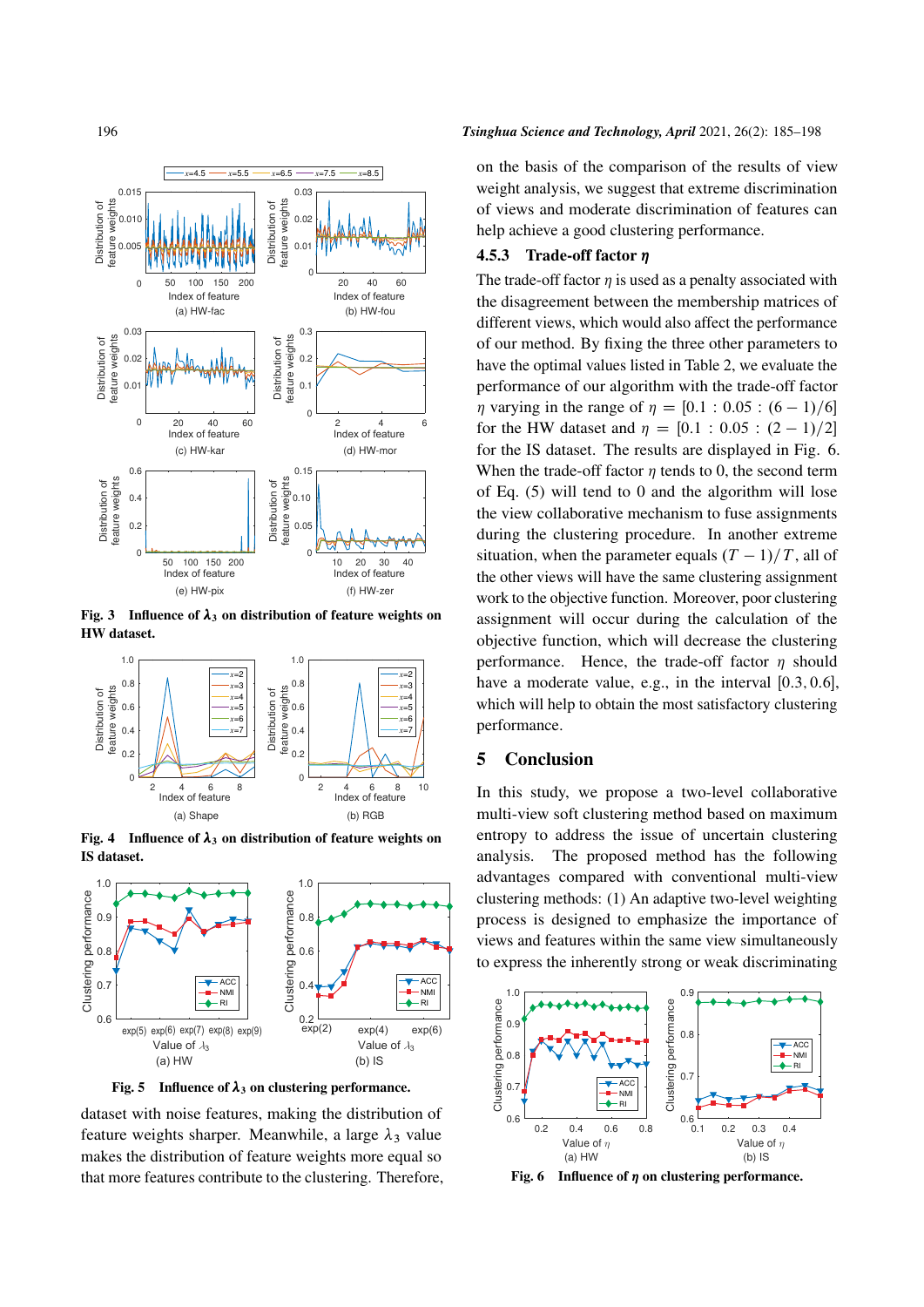Jie Hu et al.: *TW-Co-MFC: Two-Level Weighted Collaborative Fuzzy Clustering Based on Maximum Entropy for . . .* 197

power of different views and features; (2) it utilizes a collaborative working mechanism to balance the quality of clusters in each view with the explicit clustering consistency between different views; and (3) a maximum-entropy based fuzzy multi-view clustering objective function is designed, which provides a better physical explanation for soft clustering partition than fuzzy *c*-means. Experiments on real-world multi-view datasets have demonstrated the effectiveness of our approach. In the future, we will consider the integration of rough set theory into the multi-view soft clustering process to effectively reduce the effect of outliers further.

#### Acknowledgment

This work was supported by the National Natural Science Foundation of China (Nos. 61603313, 61772435, 61976182, and 61876157).

#### References

- [1] J. Zhao, X. J. Xie, X. Xu, and S. L. Sun, Multi-view learning overview: Recent progress and new challenges, *Inf*. *Fusion*, vol. 38, pp. 43–54, 2017.
- [2] Y. Yang and H. Wang, Multi-view clustering: A survey, *Big Data Mining and Analytics*, vol. 1, no. 2, pp. 83–107, 2018.
- [3] S. Bettoumi, C. Jlassi, and N. Arous, Collaborative multiview *K*-means clustering, *Soft Comput*., vol. 23, no. 3, pp. 937–945, 2019.
- [4] J. Yu, Z. C. Qin, T. Wan, and X. Zhang, Feature integration analysis of bag-of-features model for image retrieval, *Neurocomputing*, vol. 120, pp. 355–364, 2013.
- [5] Y. Z. Jiang, F. L. Chung, S. T. Wang, Z. H. Deng, J. Wang, and P. J. Qian, Collaborative fuzzy clustering from multiple weighted views, *IEEE Trans*. *Cybern*., vol. 45, no. 4, pp. 688–701, 2015.
- [6] B. Abu-Jamous, R. Fa, D. J. Roberts, and A. K. Nandi, Paradigm of tunable clustering using binarization of consensus partition matrices (Bi-CoPaM) for gene discovery, *PLoS One*, vol. 8, no. 2, p. e56432, 2013.
- [7] X. Cai, F. P. Nie, and H. Huang, Multi-view *K*-means clustering on big data, in *Proc*. *23*rd *Int*. *Joint Conf*. *Artificial Intelligence*, Beijing, China, 2013, pp. 2598– 2604.
- [8] X. J. Chen, X. F. Xu, J. Z. Huang, and Y. M. Ye, TW-*k*means: Automated two-level variable weighting clustering algorithm for multiview data, *IEEE Trans*. *Knowl*. *Data Eng*., vol. 25, no. 4, pp. 932–944, 2013.
- [9] B. Jiang, F. Y. Qiu, and L. P. Wang, Multi-view clustering via simultaneous weighting on views and features, *Appl*. *Soft Comput*., vol. 47, pp. 304–315, 2016.
- [10] Y. M. Xu, C. D. Wang, and J. H. Lai, Weighted multi-view clustering with feature selection, *Pattern Recognit*., vol. 53, pp. 25–35, 2016.
- [11] S. D. Huang, Z. Kang, I. W. Tsang, and Z. L. Xu, Auto-weighted multi-view clustering via kernelized graph learning, *Pattern Recognit.*, vol. 88, pp. 174–184, 2019.
- [12] H. Wang, Y. Yang, B. Liu, and H. Fujita, A study of graphbased system for multi-view clustering, *Knowl*. *Based Syst*., vol. 163, pp. 1009-1019, 2019.
- [13] W. Pedrycz, Collaborative fuzzy clustering, *Pattern Recognit*. *Lett*., vol. 23, no. 14, pp. 1675–1686, 2002.
- [14] C. D. Wang, J. H. Lai, and P. S. Yu, Multi-view clustering based on belief propagation, *IEEE Trans*. *Knowl*. *Data Eng*., vol. 28, no. 4, pp. 1007–1021, 2016.
- [15] G. Y. Zhang, C. D. Wang, D. Huang, W. S. Zheng, and Y. R. Zhou, TW-Co-k-means: Two-level weighted collaborative k-means for multi-view clustering, *Knowl*. *Based Syst*., vol. 150, pp. 127–138, 2018.
- [16] A. Cornuéjols, C. Wemmert, P. Gancarski, and Y. Bennani, Collaborative clustering: Why, when, what and how, *Inf*. *Fusion*, vol. 39, pp. 81–95, 2018.
- [17] S. Zeng, X. Y. Wang, H. Cui, C. J. Zheng, and D. Feng, A unified collaborative multikernel fuzzy clustering for multiview data, *IEEE Trans*. *Fuzzy Syst*., vol. 26, no. 3, pp. 1671–1687, 2018.
- [18] R. K. Xia, Y. Pan, L. Du, and J. Yin, Robust multi-view spectral clustering via low-rank and sparse decomposition. in *Proc*. *28*th *AAAI Conf*. *Artificial Intelligence*, Quebec ´ City, Canada, 2014, pp. 2149–2155.
- [19] F. P. Nie, J. Li, and X. L. Li, Self-weighted multiview clustering with multiple graphs, in *Proc*. *26*th *Int*. *Joint Conf*. *Artificial Intelligence*, Melbourne, Australia, 2017, pp. 2564–2570.
- [20] J. L. Xu, J. W. Han, F. P. Nie, and X. L. Li, Reweighted discriminatively embedded K-means for multiview clustering, *IEEE Trans*. *Image Process*., vol. 26, no. 6, pp. 3016–3027, 2017.
- [21] J. Hu, T. R. Li, C. Luo, H. Fujita, and Y. Yang, Incremental fuzzy cluster ensemble learning based on rough set theory, *Knowl*. *Based Syst*., vol. 132, pp. 144–155, 2017.
- [22] P. J. Qian, S. W. Sun, Y. Z. Jiang, K. H. Su, T. G. Ni, S. T. Wang, and R. F. Muzic Jr, Cross-domain, soft-partition clustering with diversity measure and knowledge reference, *Pattern Recognit*., vol. 50, pp. 155–177, 2016.
- [23] R. P. Li and M. Mukaidono, A maximum-entropy approach to fuzzy clustering, in *Proc*. *1995 IEEE Int*. *Conf*. *Fuzzy Systems*, Yokohama, Japan, 1995, pp. 2227–2232.
- [24] X. B. Zhi, J. L. Fan, and F. Zhao, Fuzzy linear discriminant analysis-guided maximum entropy fuzzy clustering algorithm, *Pattern Recognit*., vol. 46, no. 6, pp. 1604–1615, 2013.
- [25] P. J. Qian, Y. Z. Jiang, Z. H. Deng, L. Z. Hu, S. W. Sun, S. Wang, and R. F. Muzic, Cluster prototypes and fuzzy memberships jointly leveraged cross-domain maximum entropy clustering, *IEEE Trans*. *Cybern*., vol. 46, no. 1, pp. 181–193, 2016.
- [26] P. J. Qian, J. X. Zhou, Y. Z. Jiang, F. Liang, K. F. Zhao, S. T. Wang, K. H. Su, and R. F. Muzic, Multiview maximum entropy clustering by jointly leveraging inter-view collaborations and intra-view-weighted attributes, *IEEE Access*, vol. 6, pp. 28 594–28 610, 2018.
- [27] J. C. Bezdek, R. Ehrlich, and W. Full, FCM: The fuzzy cmeans clustering algorithm, *Comput*. *Geosci*., vol. 10, nos. 2&3, pp. 191–203, 1984.